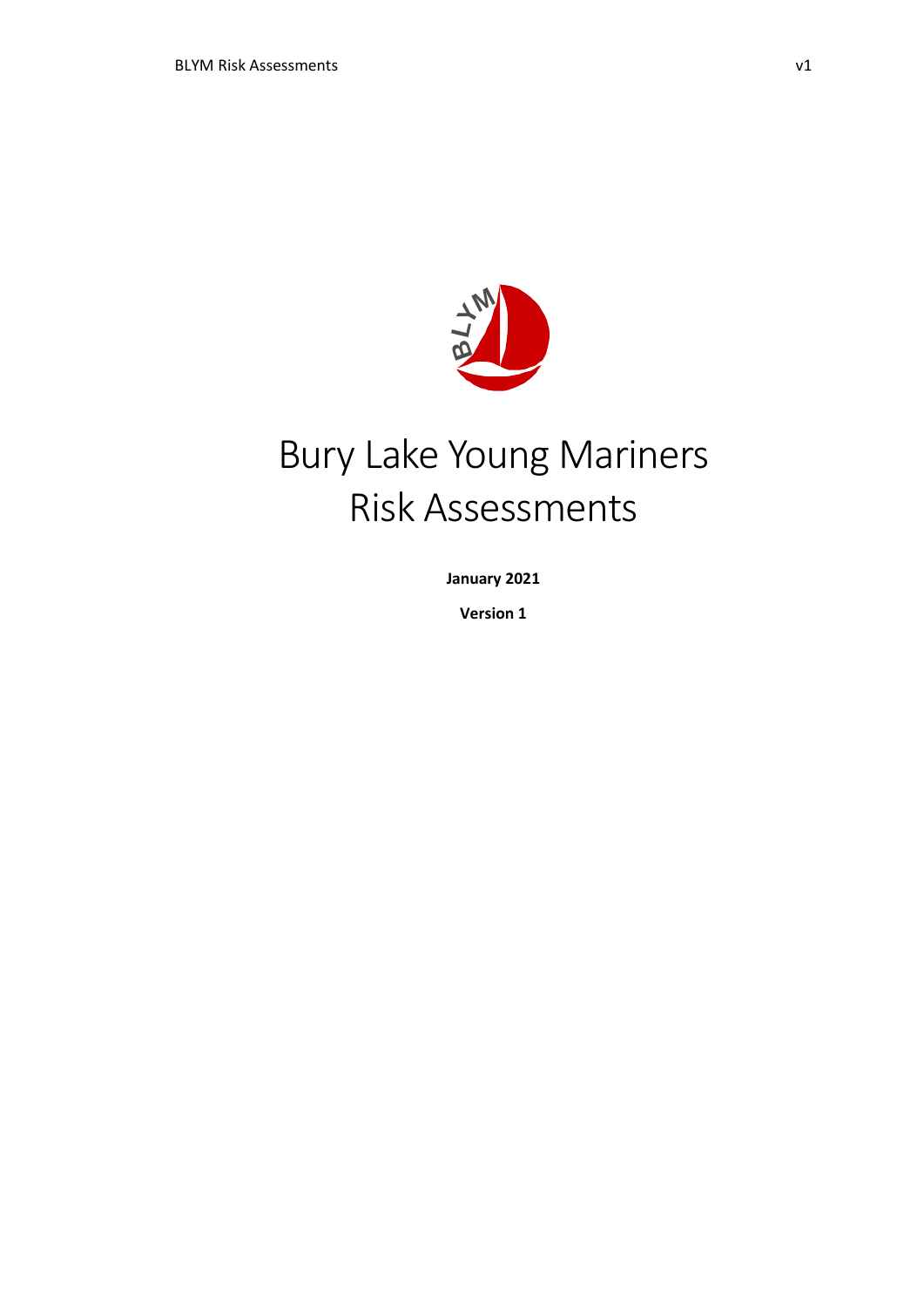## **Document Control**

| Version | Date     | <b>Updated By</b> | <b>Updates</b>                               |
|---------|----------|-------------------|----------------------------------------------|
| 1       | 28/02/21 | Graham Ivory      | Creation of Risk Assessment document as part |
|         |          |                   | of restructuring the Ops Manual              |
|         |          |                   |                                              |
|         |          |                   |                                              |
|         |          |                   |                                              |
|         |          |                   |                                              |
|         |          |                   |                                              |
|         |          |                   |                                              |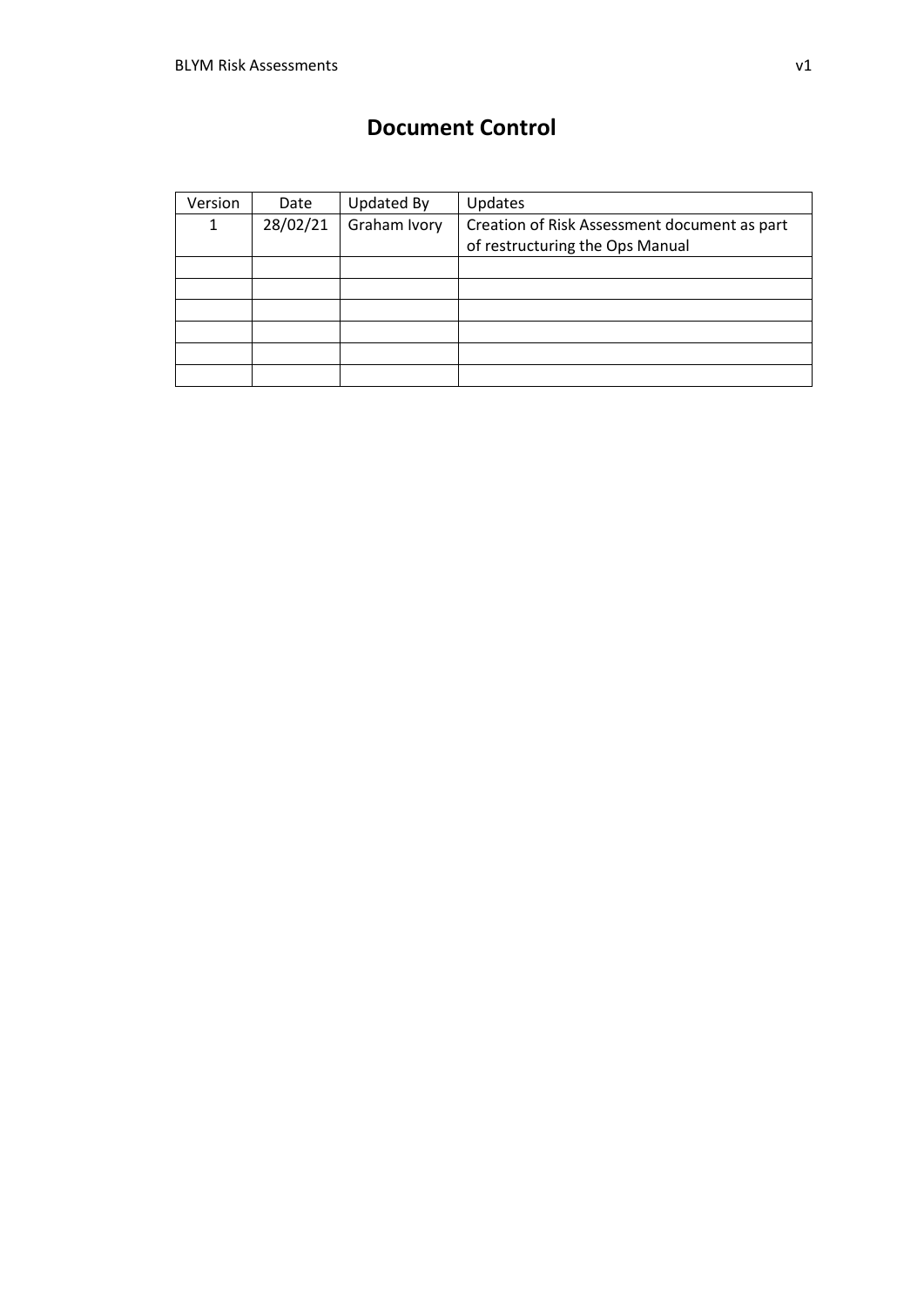#### <span id="page-2-0"></span> $\overline{1}$ **Table of Contents**

| 1            |        |  |
|--------------|--------|--|
| $\mathbf{2}$ |        |  |
| 3            |        |  |
| 4            |        |  |
|              | 4.1.1  |  |
|              | 4.1.2  |  |
|              | 4.1.3  |  |
|              | 4.1.4  |  |
|              | 4.1.5  |  |
|              |        |  |
|              |        |  |
|              | 4.1.7  |  |
|              | 4.1.8  |  |
|              | 4.1.9  |  |
|              | 4.1.10 |  |
|              |        |  |
|              | 4.1.11 |  |
|              | 4.1.12 |  |
|              |        |  |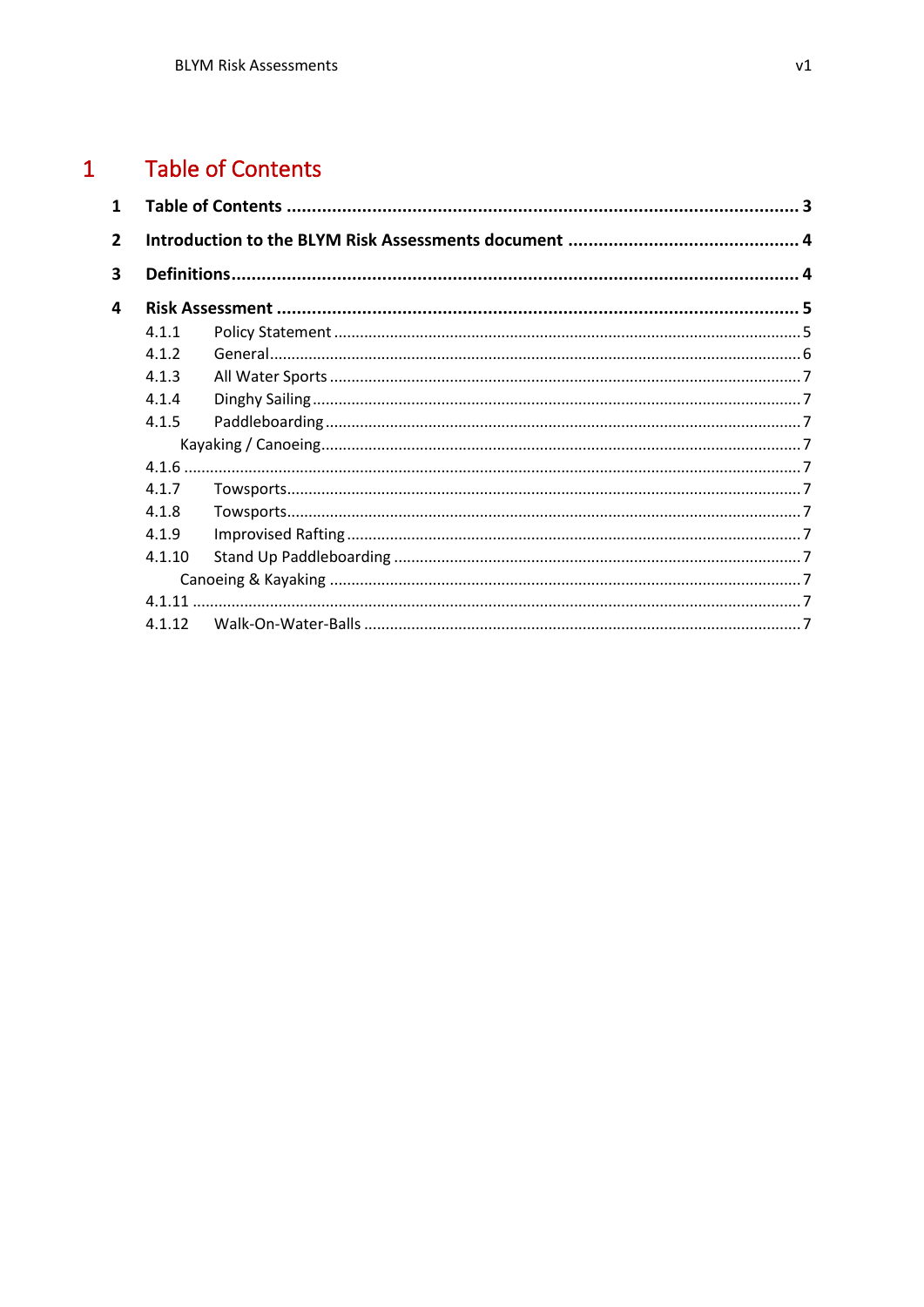## <span id="page-3-0"></span>2 Introduction to the BLYM Risk Assessments document

The BLYM Risk Assessments Document is part of the library of documents which collectively make up the BLYM Operations Manual. This document is jointly owned by the BLT Chair, BLYM Operations Manager, RYA Principal and BLYM Bosun who are responsible for reviewing and updating Risk Assessments as needs arise. This may include changes to guidelines from the relevant Government / Local / Licensing or RYA Authorities or following Lessons Learned from Accidents or Near Misses where it is determined that Risk Assessments and Mitigations need updating.

Primary Approval for updates to Risk Assessments is done collectively by the document Owners with Formal Approval given by the BLT. Email Approval is permitted if circumstances require a quick Approval due to circumstances, for example COVID-19 Risk Assessments required to keep the Operations running.

## <span id="page-3-1"></span>3 Definitions

| <b>AALA</b>                           | Adventurous Activities Licensing Authority.                                                                                                                                          |
|---------------------------------------|--------------------------------------------------------------------------------------------------------------------------------------------------------------------------------------|
| <b>Accident</b>                       | An occurrence that resulted in an injury.                                                                                                                                            |
| <b>Adult</b>                          | Someone 18 years of age or older.                                                                                                                                                    |
| <b>AED</b>                            | Automatic External Defibrillator.                                                                                                                                                    |
| <b>Assistant Warden</b>               | An Individual who operates under the direction of<br>the Warden. This can include Instructors and<br>Deputy Wardens.                                                                 |
| <b>BLYM/Organisation/base</b>         | Bury Lake Young Mariners.                                                                                                                                                            |
| <b>BLYM Officer</b>                   | A member of any BLYM committee, sub-team or<br>Warden                                                                                                                                |
| <b>Chair</b>                          | The Chair of the Board of Trustees.                                                                                                                                                  |
| <b>Committee Member</b>               | See BLT                                                                                                                                                                              |
| <b>Duty Senior Instructor</b>         | An RYA Senior Instructor in charge of RYA courses,<br>students and instructors for that activity                                                                                     |
| <b>General Sailing</b>                | Any sailing activity that does not come under the<br>banner of a Group or a course.                                                                                                  |
| Group                                 | An independent organisation currently affiliated to<br>BLYM running activities under its own auspices.                                                                               |
| <b>Group Members</b>                  | Members of an independent organisation affiliated<br>to BLYM.                                                                                                                        |
| <b>Individual Member/Member</b>       | Individuals who are current (paid) members of<br>BLYM through Individual, Family or Student<br>membership.                                                                           |
| <b>BLYM Leadership Team</b><br>(BLT)  | Volunteers appointed by the Board of Trustees to<br>run and manage the day-to-day affairs of the<br>organisation. Smaller teams with specific<br>responsibilities report to the BLT. |
| <b>Near Miss</b>                      | An occurrence that could have resulted in a serious<br>injury.                                                                                                                       |
| <b>Training &amp; Operations Team</b> | A sub-team that reports to the BLT. Responsible for<br>operational delivery, training and development.                                                                               |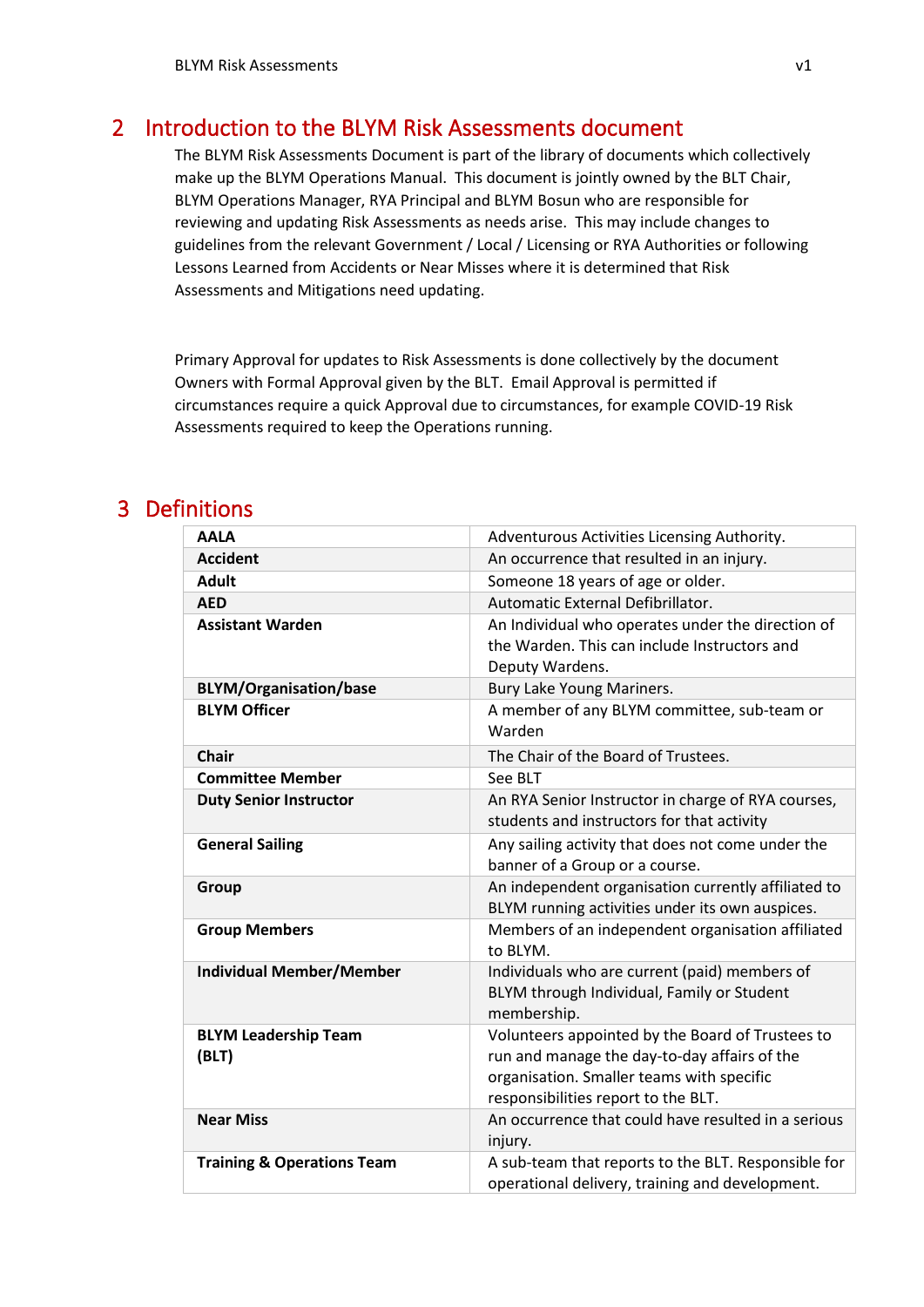| <b>Responsible Adult</b>  | An adult who can take responsibility for approved<br>BLYM activities. They must be approved by the BLT<br>for each period of duty.                                          |
|---------------------------|-----------------------------------------------------------------------------------------------------------------------------------------------------------------------------|
| <b>RYA</b>                | Royal Yachting Association.                                                                                                                                                 |
| <b>Trustee</b>            | A Member of BLYM appointed for a 12-month<br>period at the AGM to direct the affairs of the<br>organisation.                                                                |
| <b>Unqualified Helper</b> | A member of the Instructor Team who holds no<br>formal RYA Instructor qualification.                                                                                        |
| Warden                    | A Person accountable to the BLT for the safe<br>management, organisation and operation of all<br>aspects of the base both ashore and afloat during<br>their period of duty. |
| <b>Young Person</b>       | A Person under the age of 18                                                                                                                                                |

## <span id="page-4-0"></span>4 Risk Assessment

#### <span id="page-4-1"></span>4.1.1 Policy Statement

Bury Lake Young Mariners acknowledges that the activities offered contain a degree of inherent risk and whilst the processes within this document endeavours to ensure that all reasonable and practicable steps are taken to ensure all significant and likely risks are managed / reduced effectively it is impossible to eliminate risk entirely.

When putting a balanced approach to risk into practice it is vital that, for any of the activities offered, the benefits of taking part outweigh the inherent risks of doing so.

Bury Lake Young Mariners has moved from using traditional Risk Assessments to a slightly different approach of using a Risk, Benefit, Analysis. This is a process through which both the advantages and the hazards associated with an activity can be assessed. The aim is to find a position in which the benefits balance and therefore justify the risks, as managed by the organisation.

If a balance cannot be achieved, i.e. the risks outweigh the benefits, it is unlikely that the activity will be offered.

Equally if an activity provides considerable benefits, and risks, then risk, benefit, analysis can provide a method for justifying the delivery of the activity and therefore allowing young people to experience the considerable benefits the process has identified.

Each activity offered has its own associated risk, benefit, analysis in the subsequent sections.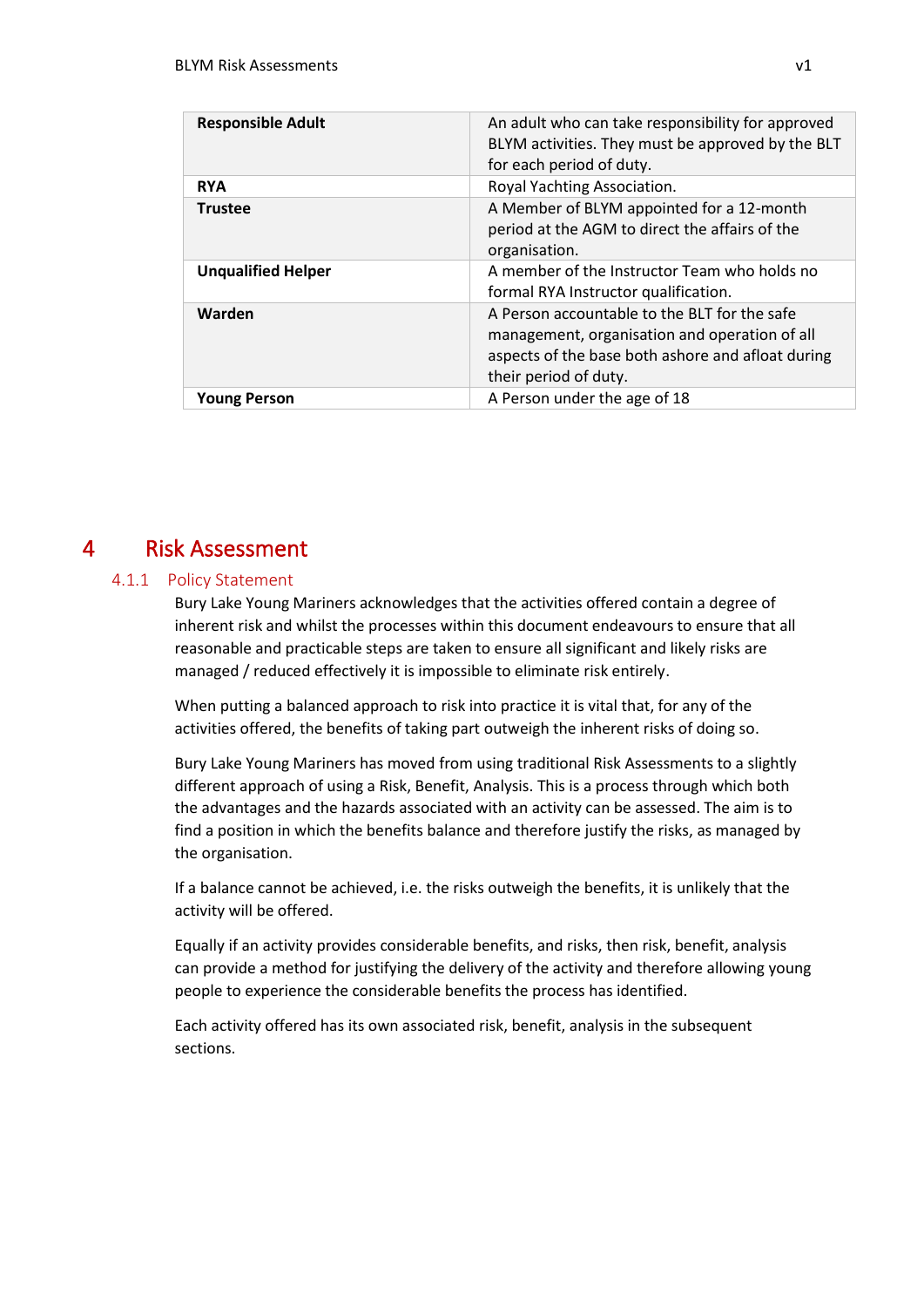#### 4.1.2 General

<span id="page-5-0"></span>

| <b>Risk</b>                                                                                                                                                                                   | <b>Benefit</b>                                                                                                                                                                                                                                                                                  | <b>Analysis</b> |
|-----------------------------------------------------------------------------------------------------------------------------------------------------------------------------------------------|-------------------------------------------------------------------------------------------------------------------------------------------------------------------------------------------------------------------------------------------------------------------------------------------------|-----------------|
| <b>Generic Hazards:</b><br>Drowning<br>Entrapments<br>Hypo/Hyperthermia<br>Injuries from lifting and moving<br>equipment<br>Injury (e.g. head injury from boom)<br>Capsize / multiple capsize | Pleasure of getting out on the water<br>and experiencing sailing<br>Learning new skills<br>Development of confidence and<br>awareness of being safe<br>Experience the environment and deal<br>with natural elements (wind, changing<br>weather conditions)                                      |                 |
| Specific Hazards:                                                                                                                                                                             | When sailing in a group or in a double<br>hander you improve understanding the<br>needs of others and how to co-operate<br>Overcoming difficulties: learn through<br>experience<br>Improving communication and<br>teamwork skills Confidence building<br>Associated health and fitness benefits |                 |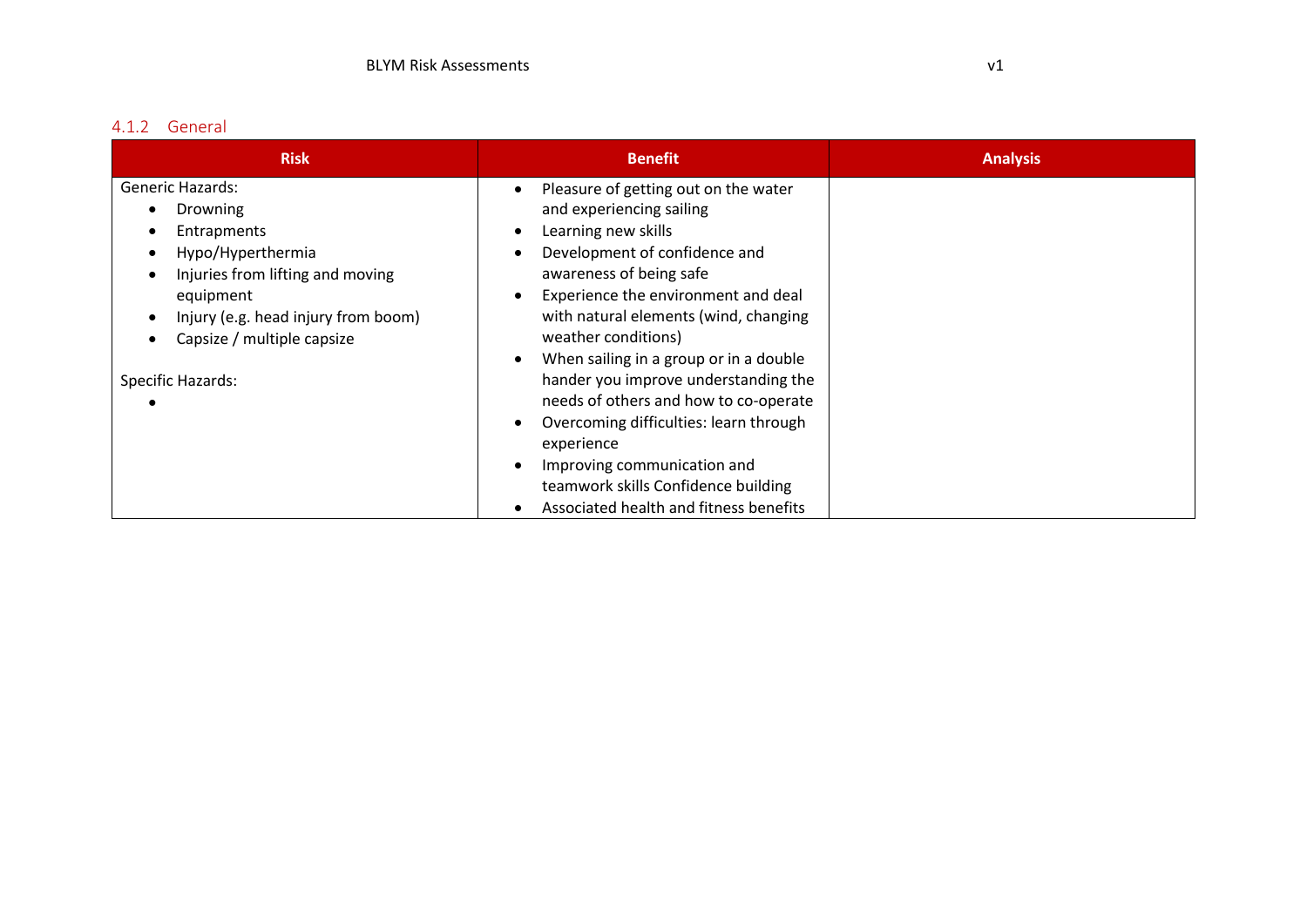#### 4.1.3 All Water Sports

Please see below tables

4.1.4 Dinghy Sailing Please see below tables

4.1.5 Paddleboarding

- 4.1.6 Kayaking / Canoeing
- 4.1.7 Towsports
- 4.1.8 Towsports
- 4.1.9 Improvised Rafting
- 4.1.10 Stand Up Paddleboarding
- 4.1.11 Canoeing & Kayaking

<span id="page-6-11"></span><span id="page-6-10"></span><span id="page-6-9"></span><span id="page-6-8"></span><span id="page-6-7"></span><span id="page-6-6"></span><span id="page-6-5"></span><span id="page-6-4"></span><span id="page-6-3"></span><span id="page-6-2"></span><span id="page-6-1"></span><span id="page-6-0"></span>4.1.12 Walk-On-Water-Balls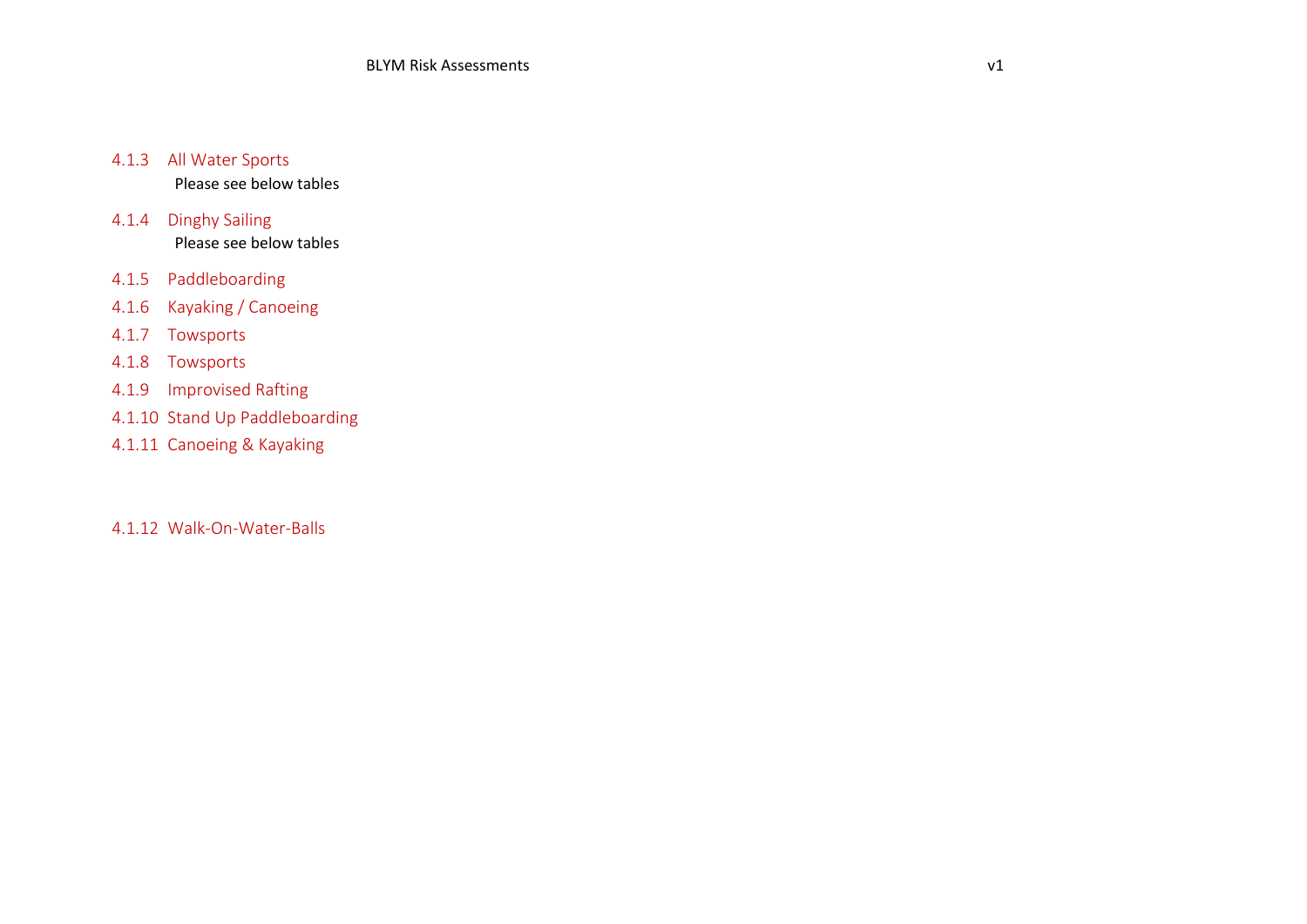| <b>Company</b>                                | <b>Bury Lake Young Mariners</b>          |                                                                                                                                                                                                                                                                                                                                                                                                                                                                                                                                                                                                                                                                                                                                                                                                 | <b>Date</b>                                                                                                                                                                                                                                                                                                                                                                                                                                                                                                                                                                             | <b>May 2020</b>                                                                                                                                          |
|-----------------------------------------------|------------------------------------------|-------------------------------------------------------------------------------------------------------------------------------------------------------------------------------------------------------------------------------------------------------------------------------------------------------------------------------------------------------------------------------------------------------------------------------------------------------------------------------------------------------------------------------------------------------------------------------------------------------------------------------------------------------------------------------------------------------------------------------------------------------------------------------------------------|-----------------------------------------------------------------------------------------------------------------------------------------------------------------------------------------------------------------------------------------------------------------------------------------------------------------------------------------------------------------------------------------------------------------------------------------------------------------------------------------------------------------------------------------------------------------------------------------|----------------------------------------------------------------------------------------------------------------------------------------------------------|
| <b>Location / Area</b><br>of Activity         | On the water                             |                                                                                                                                                                                                                                                                                                                                                                                                                                                                                                                                                                                                                                                                                                                                                                                                 | <b>Review Required</b>                                                                                                                                                                                                                                                                                                                                                                                                                                                                                                                                                                  | <b>May 2021</b>                                                                                                                                          |
| <b>Activity</b>                               | <b>All Watersports</b>                   |                                                                                                                                                                                                                                                                                                                                                                                                                                                                                                                                                                                                                                                                                                                                                                                                 | <b>Author</b>                                                                                                                                                                                                                                                                                                                                                                                                                                                                                                                                                                           |                                                                                                                                                          |
| <b>Hazard</b><br>In order of seriousness      | Who could be<br>harmed and how           | <b>All controls required</b>                                                                                                                                                                                                                                                                                                                                                                                                                                                                                                                                                                                                                                                                                                                                                                    | How controls will be checked<br>e.g. checklists, monitoring, inspections                                                                                                                                                                                                                                                                                                                                                                                                                                                                                                                | <b>Confirmed all in</b><br>place or further<br>action required                                                                                           |
| <b>Immersion in Water</b><br>(Drowning)       | All<br>Drowning                          | All participants to wear a properly fastened, CE-compliant<br>buoyancy aid or life jacket of the correct size.<br>Buoyancy aids or lifejackets to be worn by all near the<br>waters edge within the site or pontoons.<br>All participants attest that that they are 'confident in the<br>water in light clothing'.<br>Participants are instructed to wear suitable clothing<br>including a wetsuit or dry suit if necessary.<br>Safety boat on station whilst water activities are in<br>progress.<br>A responsible adult must accompany under 12's on site<br>except those on a course or with an organised group where<br>their instructors or leaders are responsible.<br>Under 18's over the age of 12 may get parental permission<br>to be onsite under the supervision of the duty warden | Duty Wardens to monitor the water and waters<br>edge to ensure all people are wearing<br>buoyancy aids or lifejackets<br>Participants declare they are 'confident in the<br>water in light clothing' on booking a course,<br>session or membership.<br>Under 18 participants over the ages of 12 are<br>to have a completed 'Junior Consent Form' to<br>be left on the site under the care of a duty<br>warden<br>Safety boats to be launched and checked<br>before dinghy's / activities are allowed to<br>launch and are recovered once all dinghies are<br>off / activities complete | Infant buoyancy aids<br>have leg restraints<br>that should be worn<br>at all times<br>Under 18's to make<br>themselves known to<br>the warden on arrival |
| Immersion in /<br>inhalation of lake<br>water | Drowning, lack of<br>oxygen, hypothermia | All participants to wear a properly fastened, CE-compliant<br>buoyancy aid or life jacket of the correct size.<br>All participants attest that that they are 'confident in the<br>water in light clothing'.<br>Participants are instructed to wear suitable clothing<br>including a wetsuit or dry suit if necessary.                                                                                                                                                                                                                                                                                                                                                                                                                                                                           |                                                                                                                                                                                                                                                                                                                                                                                                                                                                                                                                                                                         |                                                                                                                                                          |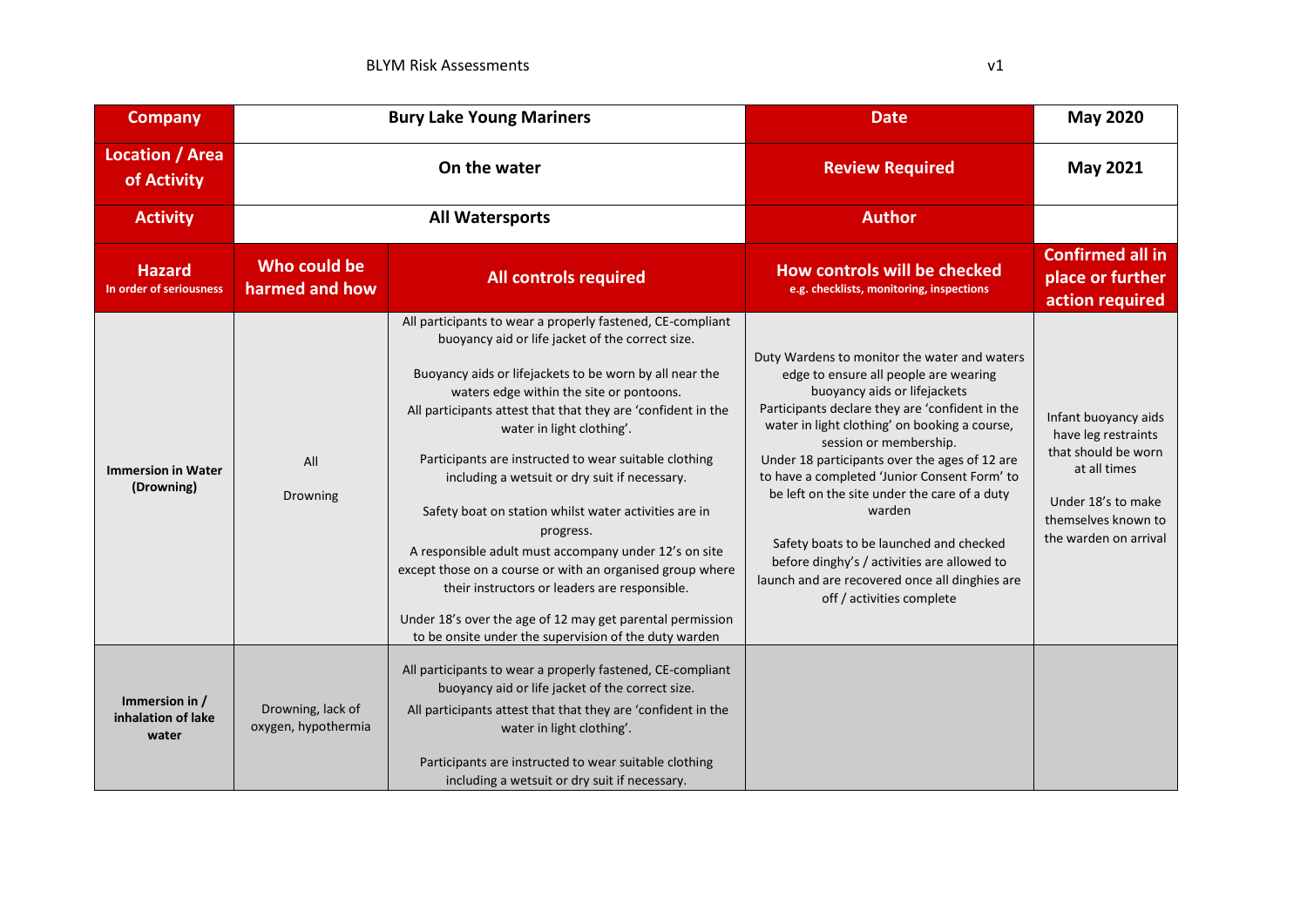|                            |                                                | Safety boat on station whilst water activities are in          |  |
|----------------------------|------------------------------------------------|----------------------------------------------------------------|--|
|                            |                                                | progress.                                                      |  |
|                            |                                                | Participants instructed in methods of controlling their craft  |  |
|                            | Concussion, bruising,                          | prior to departure if necessary.                               |  |
| <b>Collision</b>           | cuts, fractures                                | Participants are aware that collisions are not permitted.      |  |
|                            |                                                |                                                                |  |
|                            |                                                | Care taken not to pollute water.                               |  |
|                            |                                                | Showering recommended after immersion.                         |  |
| Inhalation of /            |                                                | Participants are aware that washing hands prior to eating      |  |
| contamination by           | Leptospirosis or other<br>water-borne diseases | or drinking after contact with water is advised.               |  |
| water                      |                                                | Signage in changing room.                                      |  |
|                            |                                                |                                                                |  |
|                            |                                                | Separate risk assessment for Blue Green Algae.                 |  |
|                            | Hypothermia,                                   | Participants provided with wetsuits if necessary.              |  |
| <b>Exposure to adverse</b> | Hyperthermia, wind                             | Warm showers provided after sessions.                          |  |
| elements                   | chill, sunstroke, sun                          | Participants advised to wear hats and sun cream if             |  |
|                            | burn                                           | necessary.                                                     |  |
|                            |                                                | Person in charge of session to be aware of prevailing          |  |
| <b>Lightening</b>          | Burns, electrocution                           | weather conditions.                                            |  |
|                            |                                                | Participants to be aware of Red Emergency Recall Signal.       |  |
|                            |                                                | All BLYM BLT members and Senior Instructors are aware of       |  |
|                            |                                                | the steps to be followed on discovery of a dead bird.          |  |
|                            |                                                | If a dead bird is found, the park groundsman is to be          |  |
| <b>Presence of dead</b>    |                                                | contacted as they have the requisite apparatus for dealing     |  |
| wild fowl hosting the      | Contracting bird flu,<br>specifically the H5N1 | with it.                                                       |  |
| <b>H5N1 strain of Bird</b> | strain.                                        | If this occurs an assessment of the risk to participants is to |  |
| Flu                        |                                                | be made by the person in charge of BLYM.                       |  |
|                            |                                                | The result of this assessment will determine if any further    |  |
|                            |                                                | action is required                                             |  |
|                            |                                                | required.                                                      |  |

| <b>May 2020</b><br><b>Bury Lake Young Mariners</b><br><b>company</b><br>Date |
|------------------------------------------------------------------------------|
|------------------------------------------------------------------------------|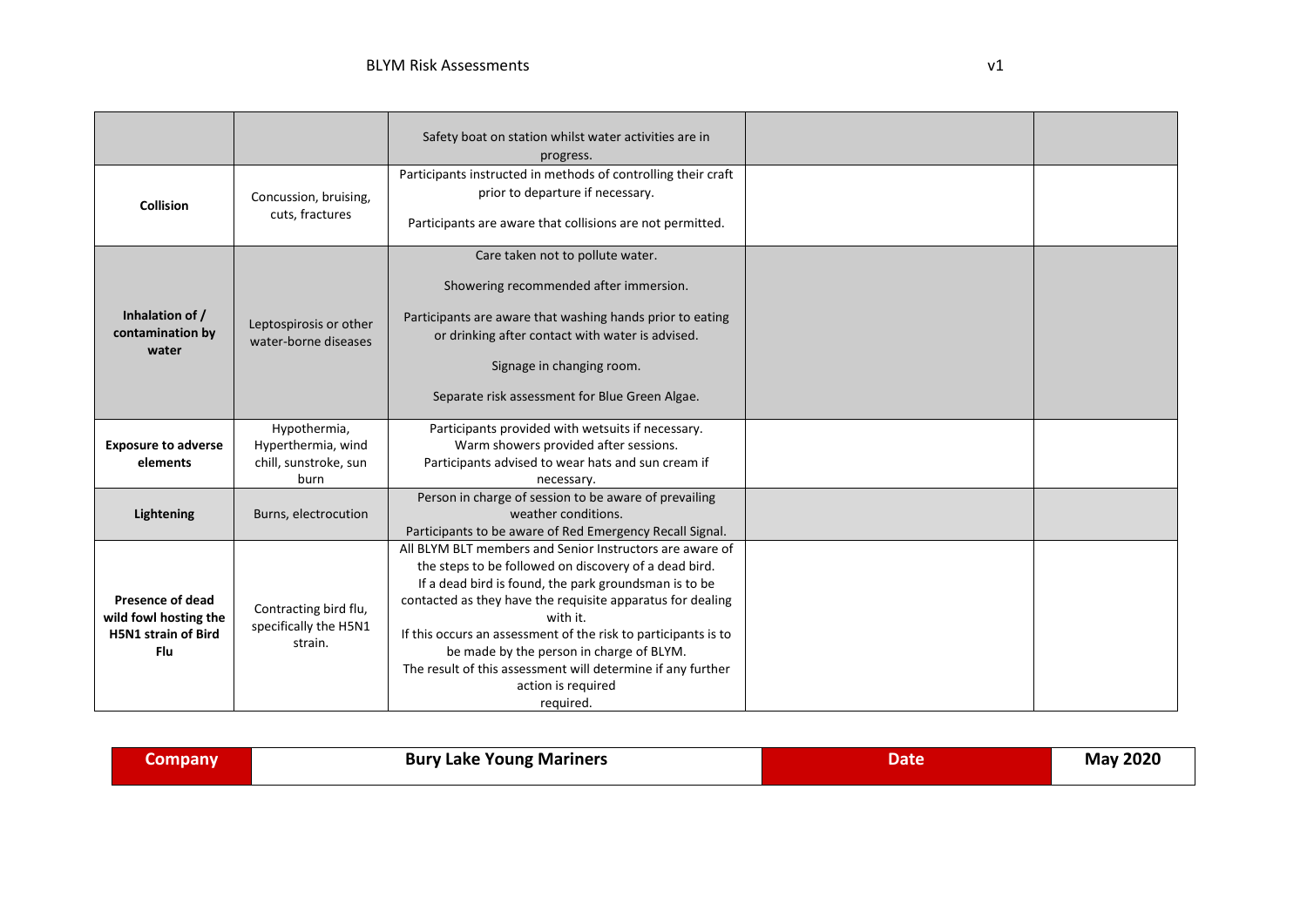| Location / Area<br>of Activity                 | On the water                   |                                                                                                                                                                       | <b>Review Required</b>                                                   | May 2021                                                       |
|------------------------------------------------|--------------------------------|-----------------------------------------------------------------------------------------------------------------------------------------------------------------------|--------------------------------------------------------------------------|----------------------------------------------------------------|
| <b>Activity</b>                                | <b>Dinghy Sailing</b>          |                                                                                                                                                                       | <b>Author</b>                                                            |                                                                |
| <b>Hazard</b><br>In order of seriousness       | Who could be<br>harmed and how | <b>All controls required</b>                                                                                                                                          | How controls will be checked<br>e.g. checklists, monitoring, inspections | <b>Confirmed all in</b><br>place or further<br>action required |
| <b>Low Boom</b>                                | Head Injury                    | Participants to be familiar with dangers of low boom. Crash<br>helmets available if required.                                                                         |                                                                          |                                                                |
| Capsize                                        | Entrapment                     | Boats rigged according to conditions and experience of<br>participants to reduce risk of capsizes. Appropriately<br>crewed rescue craft ready to assist if necessary. |                                                                          |                                                                |
| <b>Trapped Fingers</b><br><b>Between Boats</b> | Injury to limbs                | Inform participants of the dangers of placing fingers over<br>the side of dinghies.                                                                                   |                                                                          |                                                                |
|                                                |                                |                                                                                                                                                                       |                                                                          |                                                                |
|                                                |                                |                                                                                                                                                                       |                                                                          |                                                                |
|                                                |                                |                                                                                                                                                                       |                                                                          |                                                                |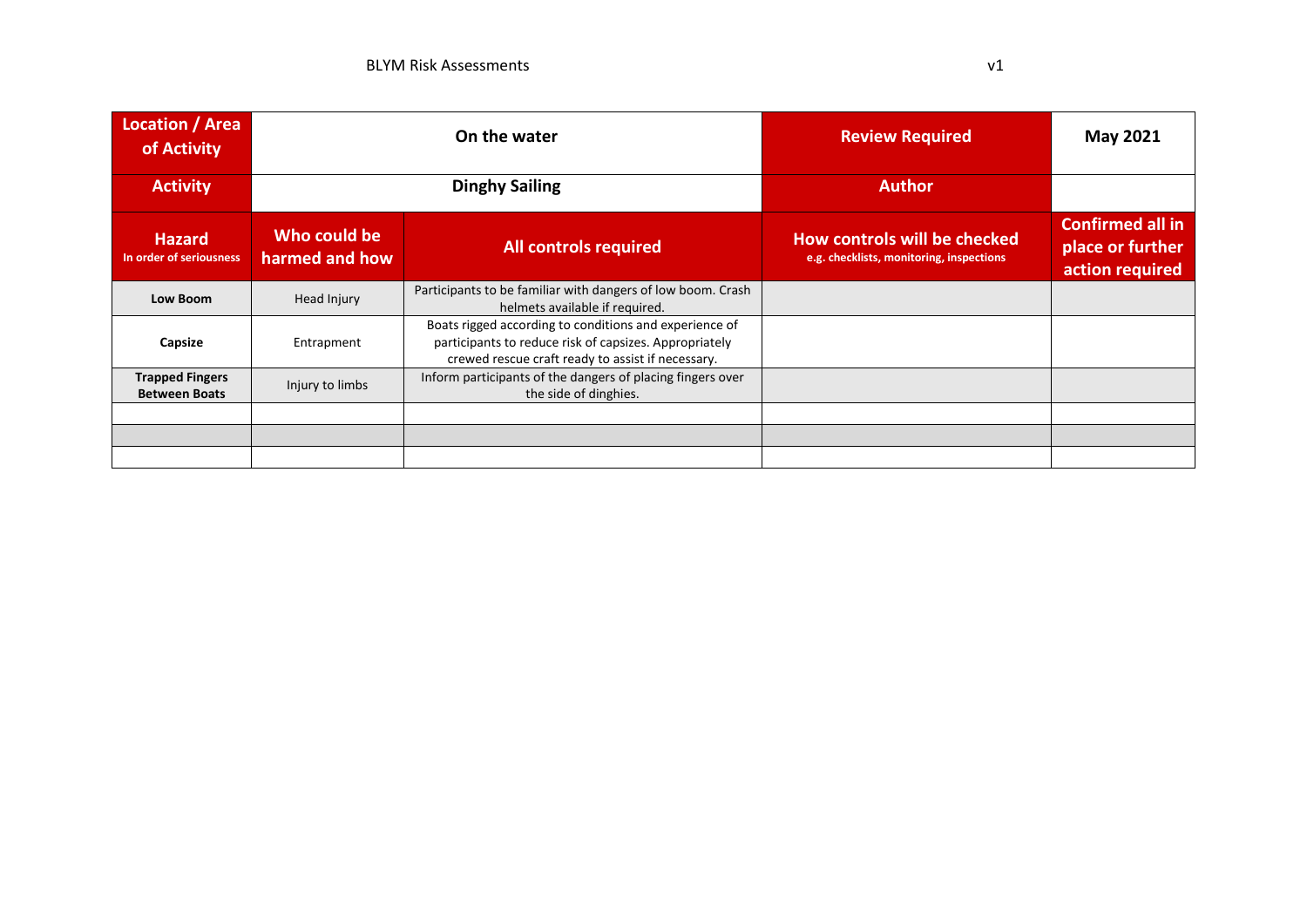| <b>Company</b>                                 |                                | <b>Bury Lake Young Mariners</b>                                                                                                           | <b>Date</b>                                                              | <b>May 2020</b>                                                |
|------------------------------------------------|--------------------------------|-------------------------------------------------------------------------------------------------------------------------------------------|--------------------------------------------------------------------------|----------------------------------------------------------------|
| Location / Area<br>of Activity                 | On the water                   |                                                                                                                                           | <b>Review Required</b>                                                   | <b>May 2021</b>                                                |
| <b>Activity</b>                                | <b>Paddle boarding</b>         |                                                                                                                                           | <b>Author</b>                                                            | <b>Oliver Smith</b>                                            |
| <b>Hazard</b><br>In order of seriousness       | Who could be<br>harmed and how | <b>All controls required</b>                                                                                                              | How controls will be checked<br>e.g. checklists, monitoring, inspections | <b>Confirmed all in</b><br>place or further<br>action required |
| <b>Falling</b>                                 |                                |                                                                                                                                           |                                                                          |                                                                |
| <b>Blow to the head</b><br>from paddles        | Cuts, bruising, head<br>injury | Participants made aware of correct paddle protocols.<br>Crash helmets available if necessary.                                             |                                                                          |                                                                |
| <b>Fingers injured from</b><br>paddle or board | Injury                         | Participants made aware of correct paddle protocols.<br>Participants also told to be careful while in close proximity<br>to other boards. |                                                                          |                                                                |
|                                                |                                |                                                                                                                                           |                                                                          |                                                                |
|                                                |                                |                                                                                                                                           |                                                                          |                                                                |
|                                                |                                |                                                                                                                                           |                                                                          |                                                                |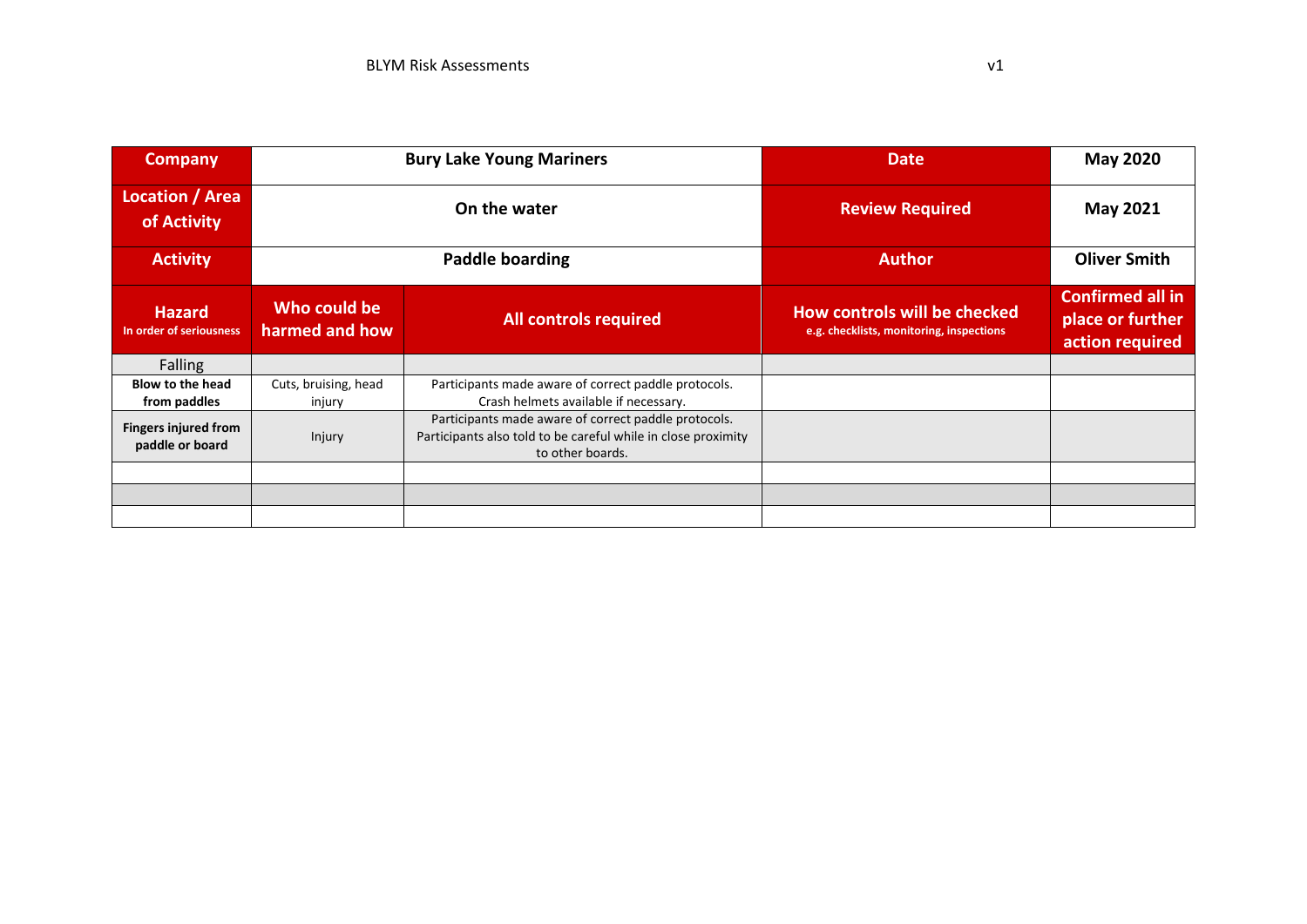| <b>Company</b>                                 |                                       | <b>Bury Lake Young Mariners</b>                                                                                                                                                                                                     | <b>Date</b>                                                              | <b>May 2020</b>                                                |
|------------------------------------------------|---------------------------------------|-------------------------------------------------------------------------------------------------------------------------------------------------------------------------------------------------------------------------------------|--------------------------------------------------------------------------|----------------------------------------------------------------|
| Location / Area<br>of Activity                 | On the water                          |                                                                                                                                                                                                                                     | <b>Review Required</b>                                                   | <b>May 2021</b>                                                |
| <b>Activity</b>                                | Kayaking / Canoeing                   |                                                                                                                                                                                                                                     | <b>Author</b>                                                            |                                                                |
| <b>Hazard</b><br>In order of seriousness       | Who could be<br>harmed and how        | <b>All controls required</b>                                                                                                                                                                                                        | How controls will be checked<br>e.g. checklists, monitoring, inspections | <b>Confirmed all in</b><br>place or further<br>action required |
| Entrapment                                     | Drowning, inhalation of<br>lake water | Participants are aware of the recovery procedure.<br>Safety cover provided from a Safety boat or other<br>Canoe/Kayak. Instructors prepared to enter water to assist<br>with rescue. Spray decks only permitted for advanced users. |                                                                          |                                                                |
| <b>Blow to the head</b><br>from paddles        | Cuts, bruising, head<br>injury        | Participants made aware of correct paddle protocols.<br>Crash helmets available if necessary.                                                                                                                                       |                                                                          |                                                                |
| <b>Fingers injured from</b><br>paddle or kayak | Injury                                | Participants made aware of correct paddle protocols.<br>Participants also told to be careful while in close proximity<br>to other kayaks.                                                                                           |                                                                          |                                                                |
|                                                |                                       |                                                                                                                                                                                                                                     |                                                                          |                                                                |
|                                                |                                       |                                                                                                                                                                                                                                     |                                                                          |                                                                |
|                                                |                                       |                                                                                                                                                                                                                                     |                                                                          |                                                                |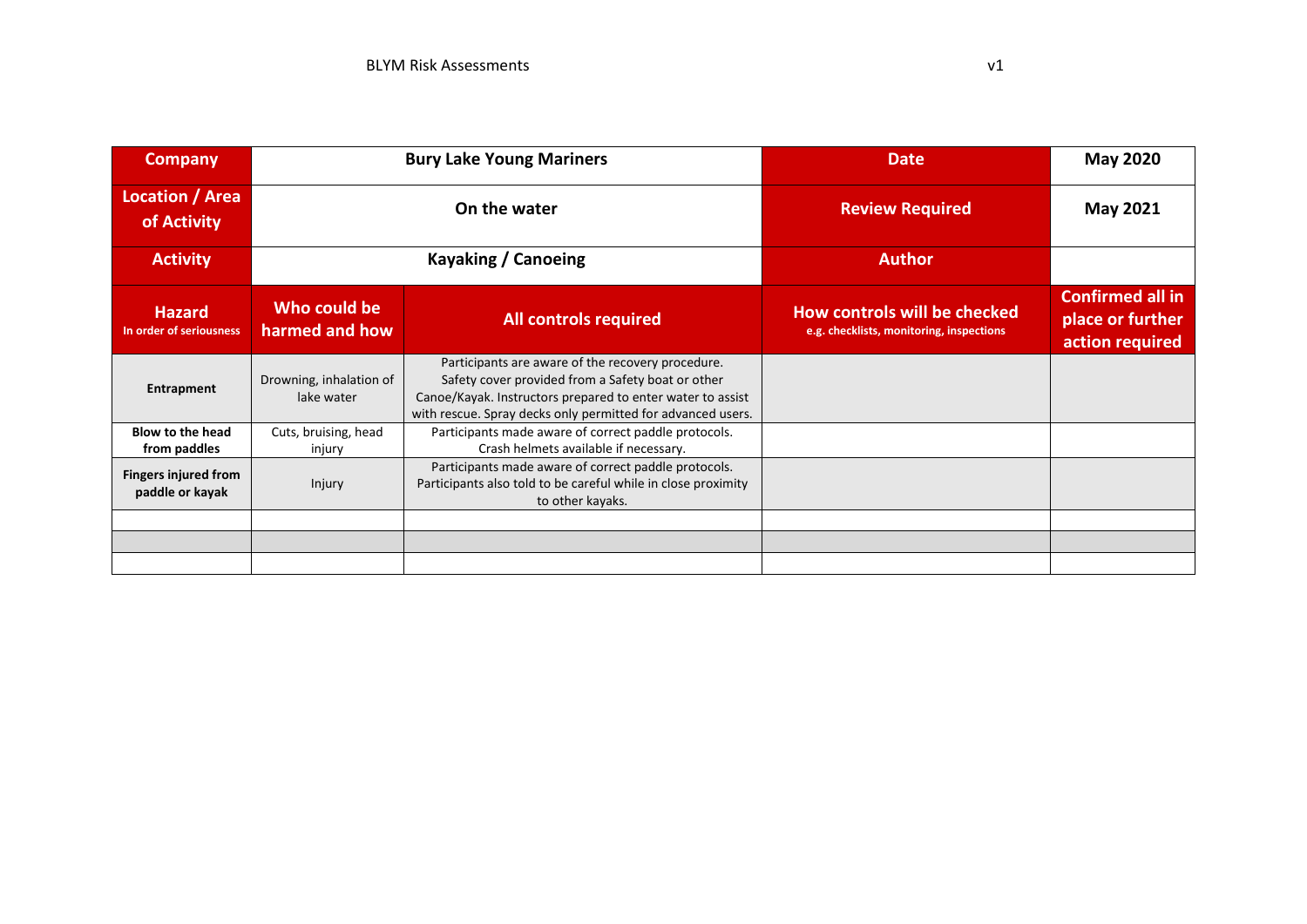| <b>Company</b>                             | <b>Bury Lake Young Mariners</b>       |                                                                                                                                                                                                                                                       | <b>Date</b>                                                              | <b>May 2020</b>                                                |
|--------------------------------------------|---------------------------------------|-------------------------------------------------------------------------------------------------------------------------------------------------------------------------------------------------------------------------------------------------------|--------------------------------------------------------------------------|----------------------------------------------------------------|
| Location / Area<br>of Activity             | On the water                          |                                                                                                                                                                                                                                                       | <b>Review Required</b>                                                   | <b>May 2021</b>                                                |
| <b>Activity</b>                            | Rafting                               |                                                                                                                                                                                                                                                       | <b>Author</b>                                                            |                                                                |
| <b>Hazard</b><br>In order of seriousness   | Who could be<br>harmed and how        | <b>All controls required</b>                                                                                                                                                                                                                          | How controls will be checked<br>e.g. checklists, monitoring, inspections | <b>Confirmed all in</b><br>place or further<br>action required |
| Entrapment                                 | Drowning, inhalation of<br>lake water | Qualified First Aiders on station at all times.<br>Participants advised of correct riding position.<br>All supervisors equipped with knives.<br>Instructors prepared to enter the water to assist rescue.<br>Safety cover provided from a Safety boat |                                                                          |                                                                |
| <b>Injury from</b><br>collapsing structure | Cuts, bruising, head<br>injury        | Structure to be checked by a supervisor prior to use.<br>Instruction given in correct rising position. Crash helmets<br>provided if necessary.                                                                                                        |                                                                          |                                                                |
|                                            |                                       |                                                                                                                                                                                                                                                       |                                                                          |                                                                |
|                                            |                                       |                                                                                                                                                                                                                                                       |                                                                          |                                                                |
|                                            |                                       |                                                                                                                                                                                                                                                       |                                                                          |                                                                |
|                                            |                                       |                                                                                                                                                                                                                                                       |                                                                          |                                                                |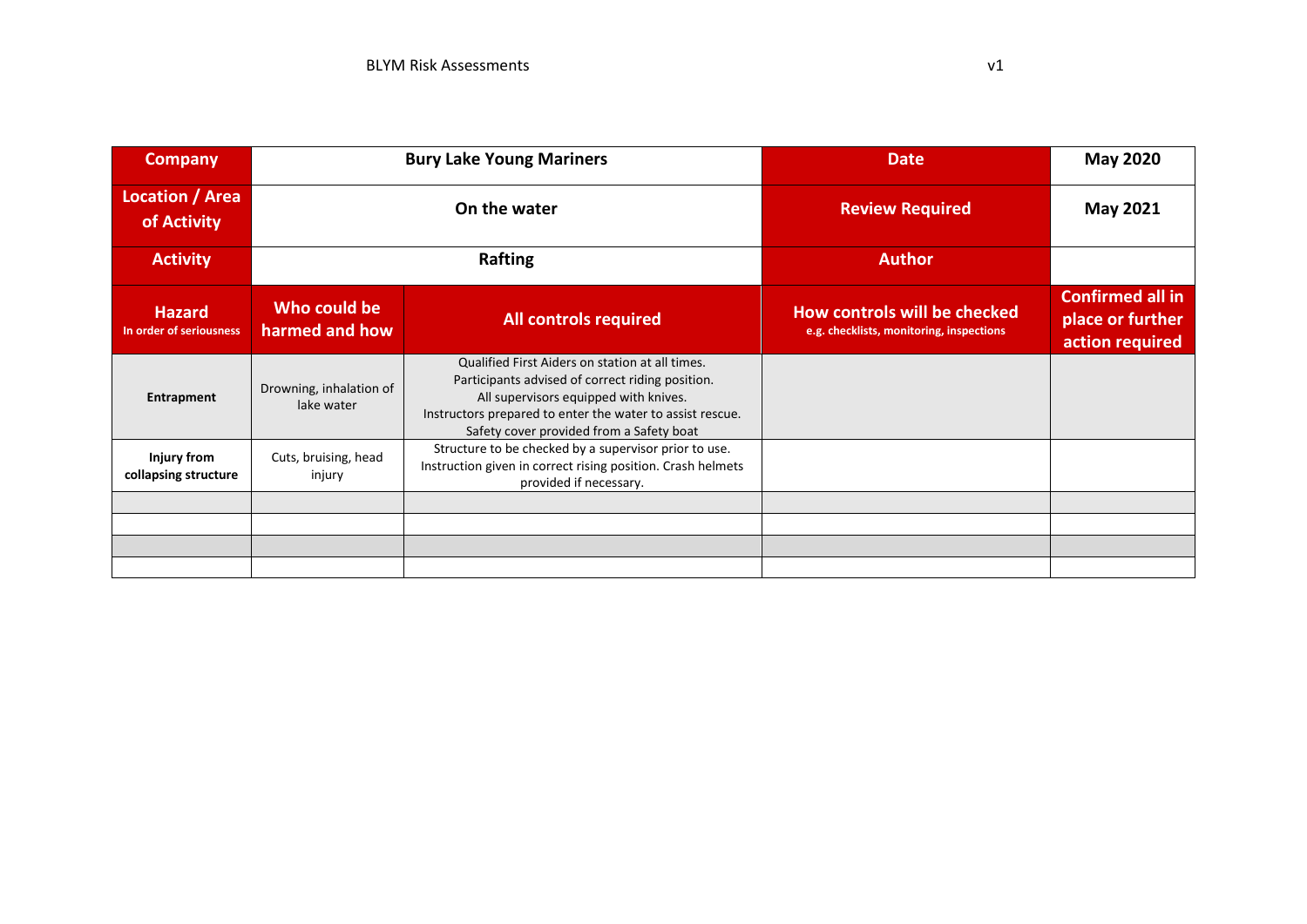| <b>Company</b>                              | <b>Bury Lake Young Mariners</b>                                  |                                                                                                                                                                                                                                                                       | <b>Date</b>                                                              | <b>May 2020</b>                                                |
|---------------------------------------------|------------------------------------------------------------------|-----------------------------------------------------------------------------------------------------------------------------------------------------------------------------------------------------------------------------------------------------------------------|--------------------------------------------------------------------------|----------------------------------------------------------------|
| Location / Area<br>of Activity              |                                                                  | On the water                                                                                                                                                                                                                                                          | <b>Review Required</b>                                                   | <b>May 2021</b>                                                |
| <b>Activity</b>                             |                                                                  | <b>Powerboat /Safetyboat Driving</b>                                                                                                                                                                                                                                  | <b>Author</b>                                                            |                                                                |
| <b>Hazard</b><br>In order of seriousness    | Who could be<br>harmed and how                                   | <b>All controls required</b>                                                                                                                                                                                                                                          | How controls will be checked<br>e.g. checklists, monitoring, inspections | <b>Confirmed all in</b><br>place or further<br>action required |
| <b>Coxwain or crew</b><br>overboard         | Out of control boat,<br>collision with other<br>boats or persons | All participants must wear a kill cord where fitted and be<br>familiar with MOB recovery.<br>Engine must be killed when approaching MOB if conditions<br>allow.                                                                                                       |                                                                          |                                                                |
| Presence of petrol,<br>diesel or oil        | Fire or explosion                                                | Boats to be refuelled with care to avoid spillage.<br>Recommended fuel cans used.<br>No smoking or naked flamed in close proximity to fuel.<br>All persons handling fuel to be familiar with procedures.<br>All powerboats fitted with Fire Extinguisher.             |                                                                          |                                                                |
| <b>Mechanical</b><br>breakdown              | Inability to manoeuvre,<br>possibility of being<br>stranded      | Engines serviced by owners.<br>Pre-launch checks carried out.<br>Appropriate safety equipment carried for the conditions<br>and environment.                                                                                                                          |                                                                          |                                                                |
| Poor control of boat                        | Collision with other<br>boats, persons or<br>objects             | All drivers to hold an RYA Powerboat Level 2 qualification or<br>to be under instruction from an RYA Powerboat Instructor.<br>Where persons under the age of 16 are driving, suitable<br>supervision is provided.<br>Where necessary, two people to man safety boats. |                                                                          |                                                                |
| <b>Propeller and</b><br>moving engine parts | Laceration                                                       | Engine cowling not to be opened when engine is in use.<br>Repairs or adjustment to be carried out be authorised<br>personnel only.                                                                                                                                    |                                                                          |                                                                |
|                                             |                                                                  |                                                                                                                                                                                                                                                                       |                                                                          |                                                                |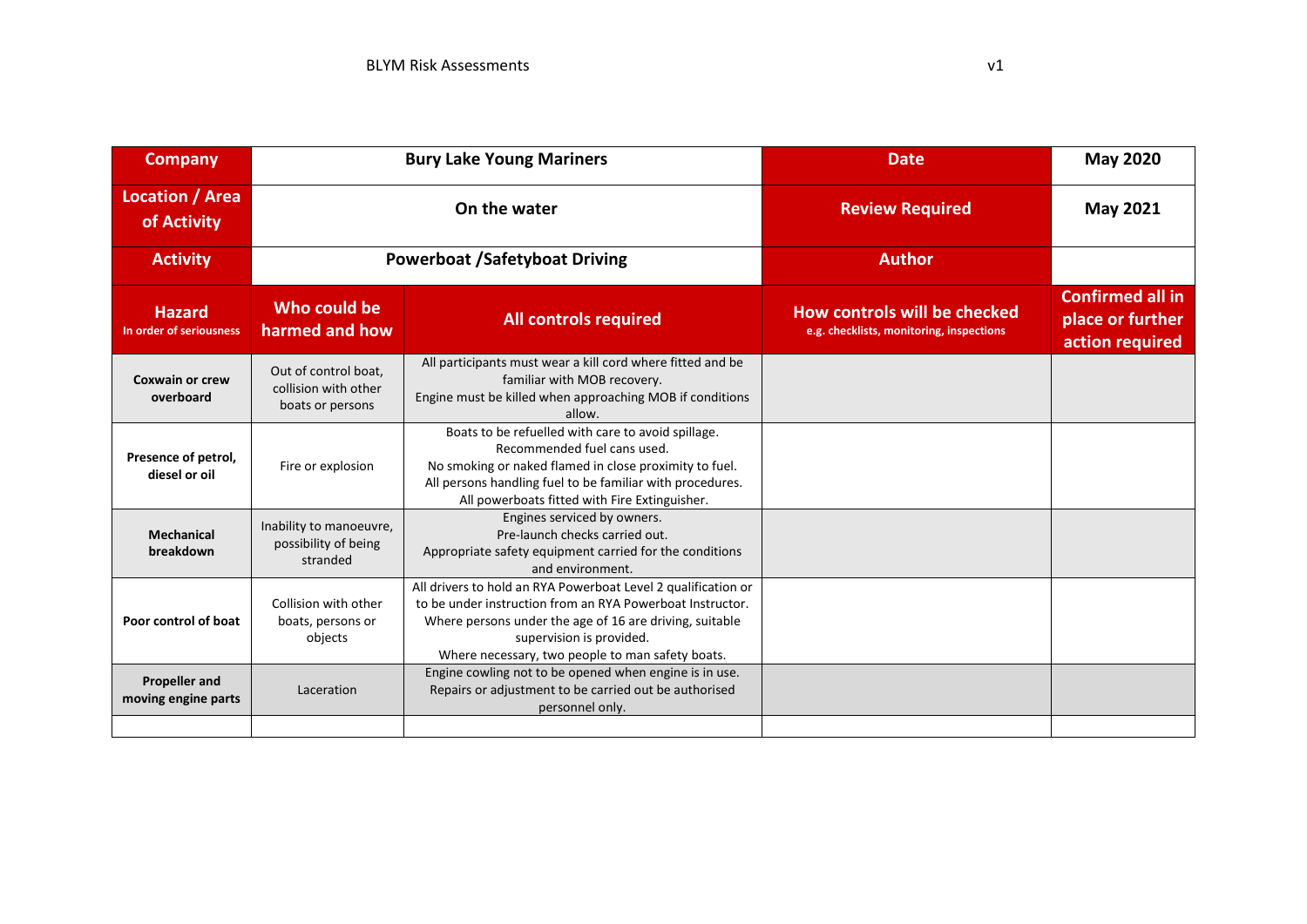| <b>Company</b>                               |                                                                               | <b>Bury Lake Young Mariners</b>                                                                                                                                                                                                                                                                                                                                                                        | <b>Date</b>                                                              | <b>May 2020</b>                                                |
|----------------------------------------------|-------------------------------------------------------------------------------|--------------------------------------------------------------------------------------------------------------------------------------------------------------------------------------------------------------------------------------------------------------------------------------------------------------------------------------------------------------------------------------------------------|--------------------------------------------------------------------------|----------------------------------------------------------------|
| <b>Location / Area</b><br>of Activity        |                                                                               | On the water                                                                                                                                                                                                                                                                                                                                                                                           | <b>Review Required</b>                                                   | <b>May 2021</b>                                                |
| <b>Activity</b>                              |                                                                               | Planning Watersports - Towing of but not exclusive too<br>Inflatable 'ringos' and kneeboards                                                                                                                                                                                                                                                                                                           | <b>Author</b>                                                            |                                                                |
| <b>Hazard</b><br>In order of seriousness     | Who could be<br>harmed and how                                                | <b>All controls required</b>                                                                                                                                                                                                                                                                                                                                                                           | How controls will be checked<br>e.g. checklists, monitoring, inspections | <b>Confirmed all in</b><br>place or further<br>action required |
| <b>Participant getting</b><br>run over       | Injury, death, damage                                                         | Spotter presents to ensure participants constant position.<br>Powerboat driver is safety boat trained and over 21.<br>List of suitable drivers formatted by BLYM Leadership<br>Team.                                                                                                                                                                                                                   |                                                                          |                                                                |
| <b>Participant hitting</b><br>object in lake | Injury, damage                                                                | Buoys to be placed away.<br>Towing not to take place when the lake is being used for<br>other activities<br>The powerboat will always be driven within a safe distance<br>of the mooring buoys - double the rope length.                                                                                                                                                                               |                                                                          |                                                                |
| <b>Participant hitting</b><br>shore          | Injury                                                                        | The powerboat will always be driven within a safe distance<br>of the shore - double the rope length.                                                                                                                                                                                                                                                                                                   |                                                                          |                                                                |
| <b>Sudden movements</b><br>of inflatable     | Possible injury or strain<br>to back or limbs                                 | Participants asked if they have any existing back or limb<br>ailments.<br>Students advised of correct riding position.                                                                                                                                                                                                                                                                                 |                                                                          |                                                                |
| <b>Separation from</b><br>inflatable         | Immersion in lake<br>water, exposure to cold<br>or polluted water             | Hand signals agreed prior to session to indicate condition of<br>a fallen rider.<br>All drivers qualified to RYA Safety Boat standard and be at<br>least 21 years of age.<br>Drivers must be familiar with towing inflatables.<br>Aft facing spotter to be present in tow boat and controlling<br>a second kill cord in case of emergency.<br>Session to be supervised by an RYA Powerboat Instructor. |                                                                          |                                                                |
| <b>Inflatable flipping</b><br>over           | Immersion in lake<br>water, possible injury<br>or strain to back or<br>limbs. | All drivers qualified to RYA Safety Boat standard and be at<br>least 21 years of age.<br>Drivers must be familiar with towing inflatables.                                                                                                                                                                                                                                                             |                                                                          |                                                                |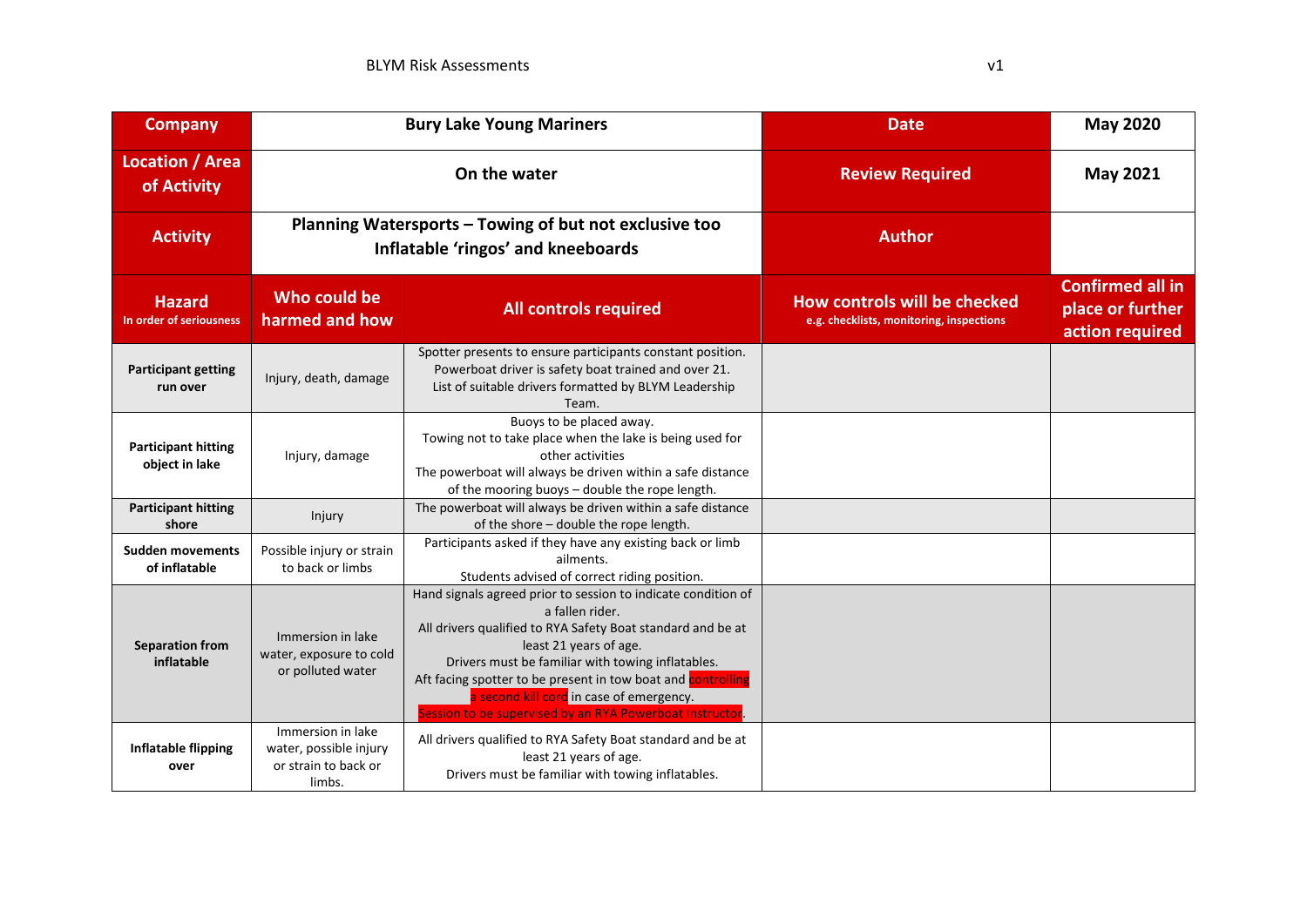|  | Aft facing spotter to be present in tow boat and controlling |  |
|--|--------------------------------------------------------------|--|
|  | a second kill cord in case of emergency.                     |  |
|  | ession to be supervised by an RYA Powerboat Instructor       |  |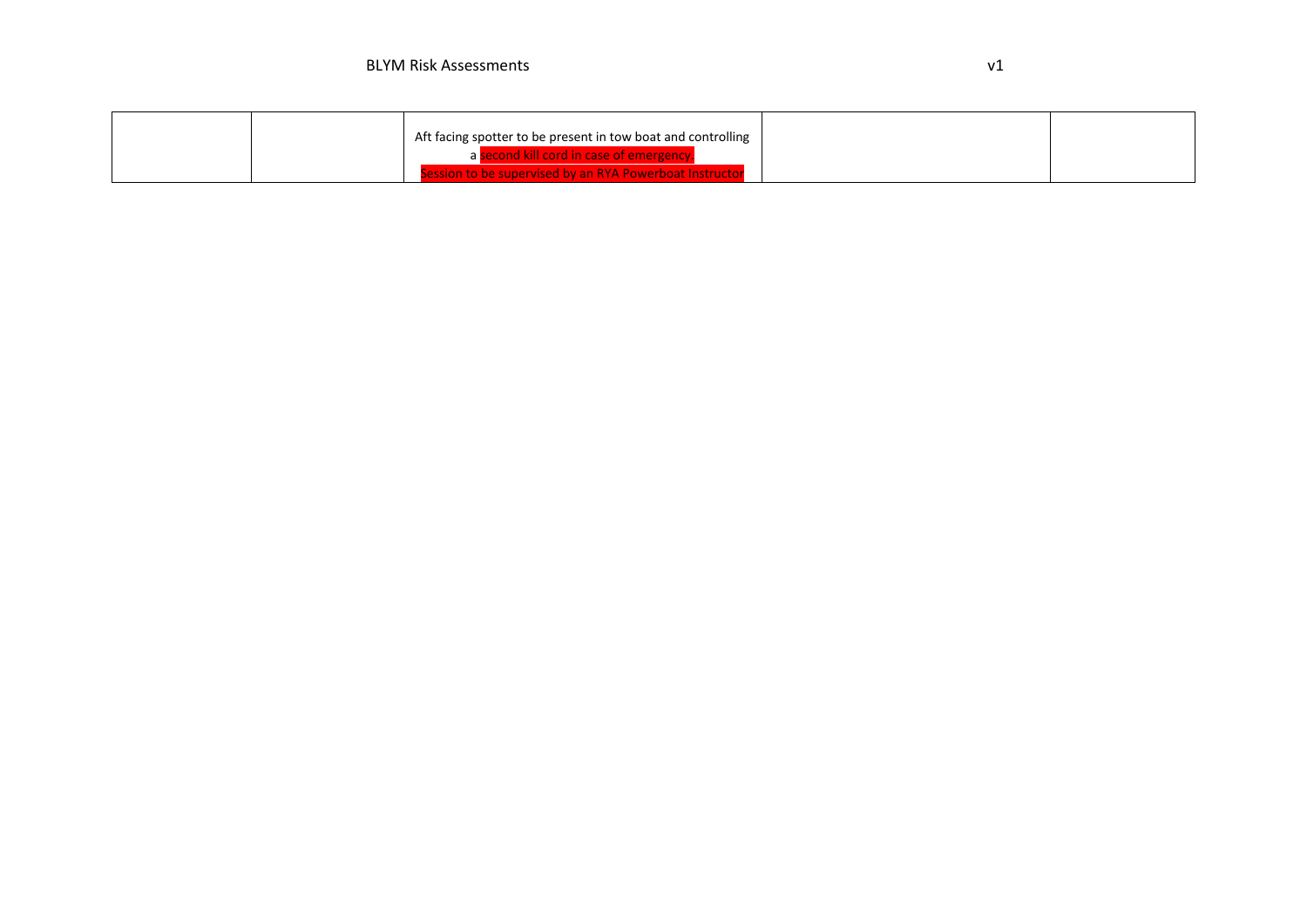| <b>Company</b>                           |                                                         | <b>Bury Lake Young Mariners</b>                                                         | <b>Date</b>                                                              | <b>May 2020</b>                                                |
|------------------------------------------|---------------------------------------------------------|-----------------------------------------------------------------------------------------|--------------------------------------------------------------------------|----------------------------------------------------------------|
| Location / Area<br>of Activity           | Shore Based - Inside & Outside                          |                                                                                         | <b>Review Required</b>                                                   | <b>May 2021</b>                                                |
| <b>Activity</b>                          | <b>General Site</b>                                     |                                                                                         | <b>Author</b>                                                            |                                                                |
| <b>Hazard</b><br>In order of seriousness | Who could be<br>harmed and how                          | <b>All controls required</b>                                                            | How controls will be checked<br>e.g. checklists, monitoring, inspections | <b>Confirmed all in</b><br>place or further<br>action required |
| Slips, trips and falls                   | Injury due to falling or<br>slippery surfaces           | Verbal and visual warnings as appropriate.                                              |                                                                          |                                                                |
| Lifting heavy or<br>cumbersome items     | Back or neck injuries,<br>other injury from<br>dropping | Participants instructed to use a suitable number of people<br>and a suitable technique. |                                                                          |                                                                |
|                                          |                                                         |                                                                                         |                                                                          |                                                                |
|                                          |                                                         |                                                                                         |                                                                          |                                                                |
|                                          |                                                         |                                                                                         |                                                                          |                                                                |
|                                          |                                                         |                                                                                         |                                                                          |                                                                |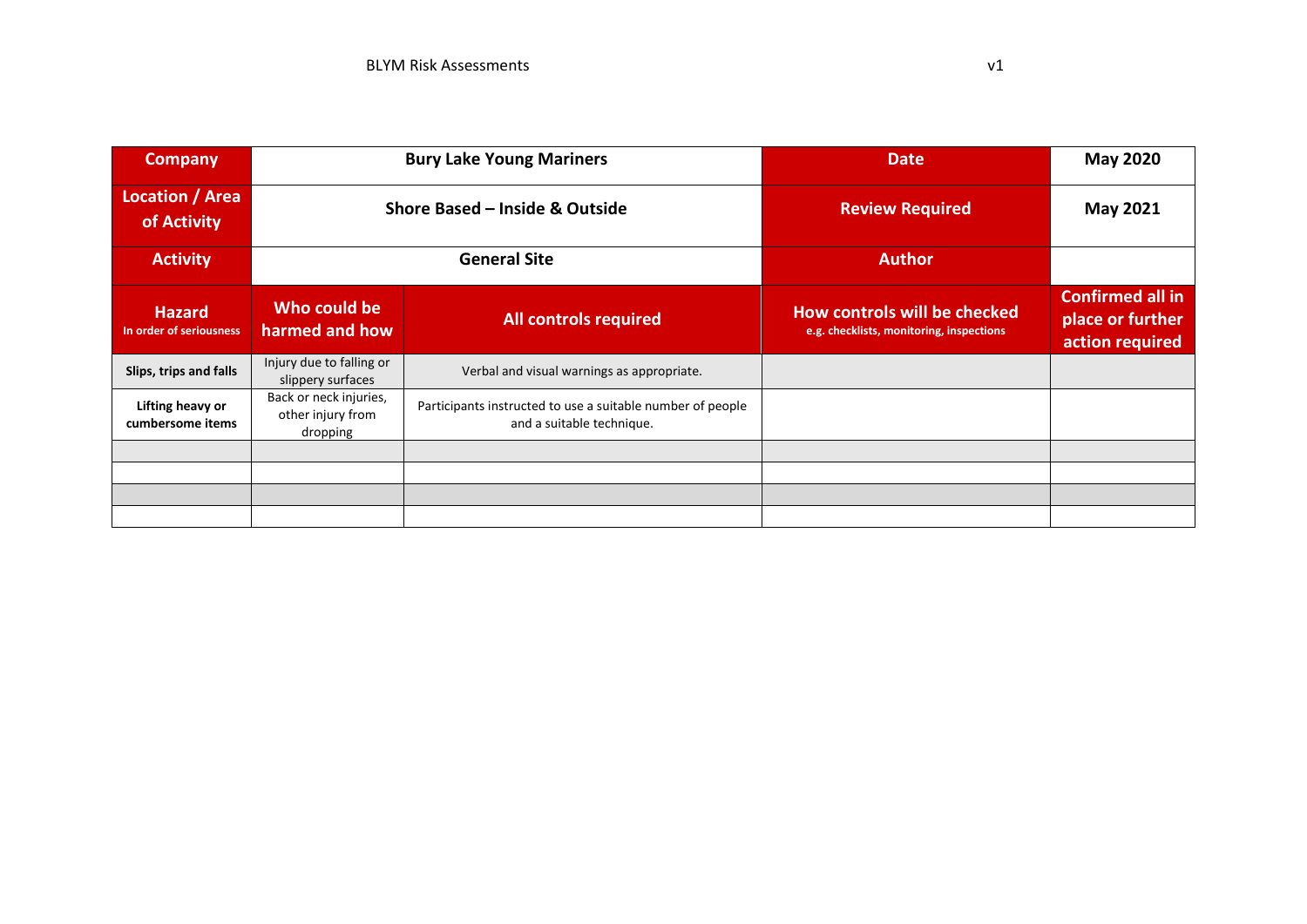| <b>Company</b>                           |                                                     | <b>Bury Lake Young Mariners</b>                                                                                                                                                                                                      | <b>Date</b>                                                              | <b>May 2020</b>                                                |
|------------------------------------------|-----------------------------------------------------|--------------------------------------------------------------------------------------------------------------------------------------------------------------------------------------------------------------------------------------|--------------------------------------------------------------------------|----------------------------------------------------------------|
| Location / Area<br>of Activity           | Shore / Water Based - Jetty                         |                                                                                                                                                                                                                                      | <b>Review Required</b>                                                   | <b>May 2021</b>                                                |
| <b>Activity</b>                          | Waterslide - into lake                              |                                                                                                                                                                                                                                      | <b>Author</b>                                                            |                                                                |
| <b>Hazard</b><br>In order of seriousness | Who could be<br>harmed and how                      | <b>All controls required</b>                                                                                                                                                                                                         | How controls will be checked<br>e.g. checklists, monitoring, inspections | <b>Confirmed all in</b><br>place or further<br>action required |
| <b>Falling from Slide</b>                | Possible injury or strain<br>to back or other limbs | Students asked if they have any existing back or limb<br>ailments.<br>Qualified First Aiders on station at all times.<br>Students advised of correct sliding position.<br>Activity constantly supervised by an instructor or leader. |                                                                          |                                                                |
|                                          |                                                     |                                                                                                                                                                                                                                      |                                                                          |                                                                |
|                                          |                                                     |                                                                                                                                                                                                                                      |                                                                          |                                                                |
|                                          |                                                     |                                                                                                                                                                                                                                      |                                                                          |                                                                |
|                                          |                                                     |                                                                                                                                                                                                                                      |                                                                          |                                                                |
|                                          |                                                     |                                                                                                                                                                                                                                      |                                                                          |                                                                |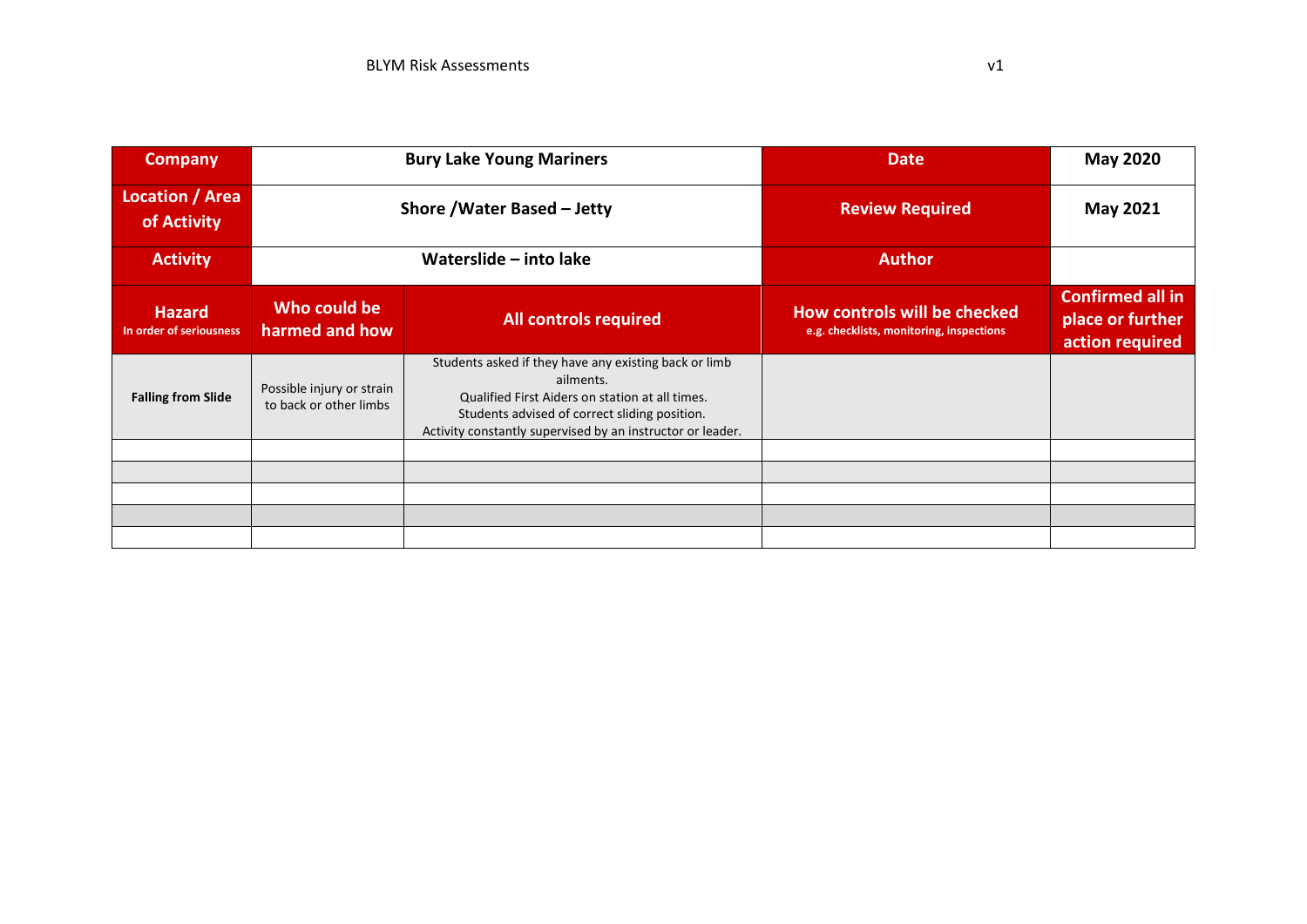| <b>Company</b>                           | <b>Bury Lake Young Mariners</b>                                    |                                                                                                                                                                                      | <b>Date</b>                                                              | <b>May 2020</b>                                         |
|------------------------------------------|--------------------------------------------------------------------|--------------------------------------------------------------------------------------------------------------------------------------------------------------------------------------|--------------------------------------------------------------------------|---------------------------------------------------------|
| Location / Area<br>of Activity           | On the Water                                                       |                                                                                                                                                                                      | <b>Review Required</b>                                                   | <b>May 2021</b>                                         |
| <b>Activity</b>                          |                                                                    | Windsurfing                                                                                                                                                                          | <b>Author</b>                                                            |                                                         |
| <b>Hazard</b><br>In order of seriousness | Who could be<br>harmed and how                                     | <b>All controls required</b>                                                                                                                                                         | How controls will be checked<br>e.g. checklists, monitoring, inspections | Confirmed all in<br>place or further<br>action required |
| Entrapment                               | Drowning, inhalation of<br>lake water                              | Participants are aware of the recovery procedure.<br>Safety cover provided from a RYA Safety Boat qualified<br>person.<br>Safety crew prepared to enter water to assist with rescue. |                                                                          |                                                         |
| Injury from rigging<br>or board          | Cuts, bruising, head<br>injury                                     | Participants aware of correct technique and standing<br>position.<br>Crash hats available if participant should request.                                                             |                                                                          |                                                         |
| Catapult                                 | Muscular injury, head<br>injury, broken bones,<br>unconsciousness. | Participants aware of correct technique and standing<br>position.<br>Crash hats available if participant should request.                                                             |                                                                          |                                                         |
|                                          |                                                                    |                                                                                                                                                                                      |                                                                          |                                                         |
|                                          |                                                                    |                                                                                                                                                                                      |                                                                          |                                                         |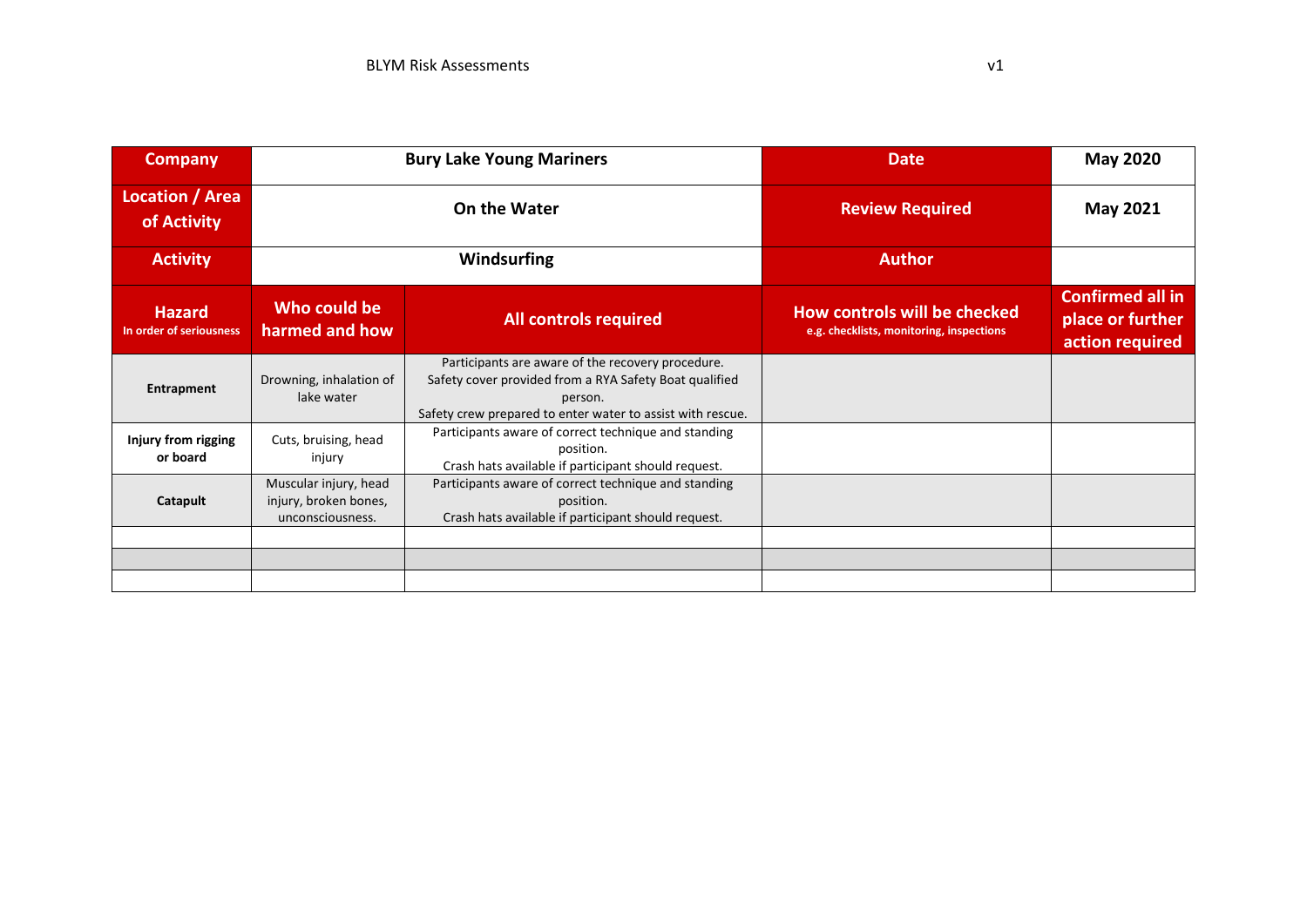| <b>Company</b>                           | <b>Bury Lake Young Mariners</b> |                              | <b>Date</b>                                                              | <b>May 2020</b>                                                |
|------------------------------------------|---------------------------------|------------------------------|--------------------------------------------------------------------------|----------------------------------------------------------------|
| <b>Location / Area</b><br>of Activity    | <b>Galley and Seating Areas</b> |                              | <b>Review Required</b>                                                   | May 2021                                                       |
| <b>Activity</b>                          | Galley use / service            |                              | <b>Author</b>                                                            |                                                                |
| <b>Hazard</b><br>In order of seriousness | Who could be<br>harmed and how  | <b>All controls required</b> | How controls will be checked<br>e.g. checklists, monitoring, inspections | <b>Confirmed all in</b><br>place or further<br>action required |
|                                          |                                 |                              |                                                                          |                                                                |
|                                          |                                 |                              |                                                                          |                                                                |
|                                          |                                 |                              |                                                                          |                                                                |
|                                          |                                 |                              |                                                                          |                                                                |
|                                          |                                 |                              |                                                                          |                                                                |
|                                          |                                 |                              |                                                                          |                                                                |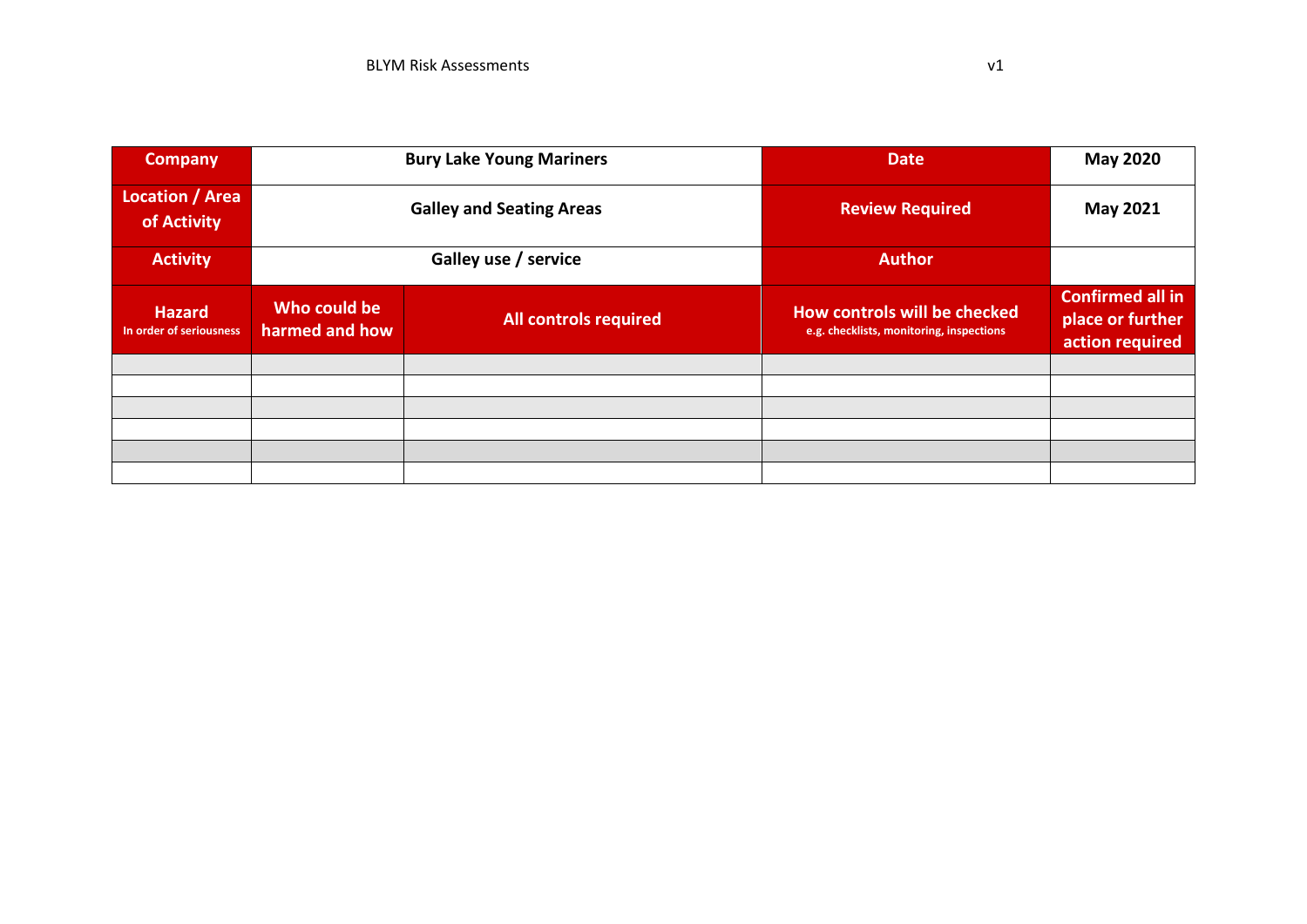| <b>Company</b>                           |                                                                                         | <b>Bury Lake Young Mariners</b>                                                                                                                                                                                                                                                   | <b>Date</b>                                                              | <b>May 2020</b>                                                |
|------------------------------------------|-----------------------------------------------------------------------------------------|-----------------------------------------------------------------------------------------------------------------------------------------------------------------------------------------------------------------------------------------------------------------------------------|--------------------------------------------------------------------------|----------------------------------------------------------------|
| Location / Area<br>of Activity           | <b>Off BLYM Site</b>                                                                    |                                                                                                                                                                                                                                                                                   | <b>Review Required</b>                                                   | <b>May 2021</b>                                                |
| <b>Activity</b>                          |                                                                                         | <b>Trips Away and Overnight Accomodation</b>                                                                                                                                                                                                                                      | <b>Author</b>                                                            |                                                                |
| <b>Hazard</b><br>In order of seriousness | Who could be<br>harmed and how                                                          | <b>All controls required</b>                                                                                                                                                                                                                                                      | How controls will be checked<br>e.g. checklists, monitoring, inspections | <b>Confirmed all in</b><br>place or further<br>action required |
| <b>Intruders</b>                         | Physical harm to<br>participants                                                        | If staying at a centre, the centre has this responsibility;<br>otherwise sufficient leaders are deployed to reduce risk.<br>Location of accommodation assessed for suitability. If<br>staying at BLYM, main gates to be locked after dark.                                        |                                                                          |                                                                |
| Inappropriate<br><b>Behaviour</b>        | Physical or emotional<br>harm to participants,<br>illness through alcohol,<br>pregnancy | Participants made aware of sleeping arrangements and<br>protocols. Males and Females sleep in separate areas.<br>Participants sleep in separate areas from Leaders. Regular<br>checks by leaders that students are behaving appropriately.<br>No alcohol is to be present onsite. |                                                                          |                                                                |
|                                          |                                                                                         |                                                                                                                                                                                                                                                                                   |                                                                          |                                                                |
|                                          |                                                                                         |                                                                                                                                                                                                                                                                                   |                                                                          |                                                                |
|                                          |                                                                                         |                                                                                                                                                                                                                                                                                   |                                                                          |                                                                |
|                                          |                                                                                         |                                                                                                                                                                                                                                                                                   |                                                                          |                                                                |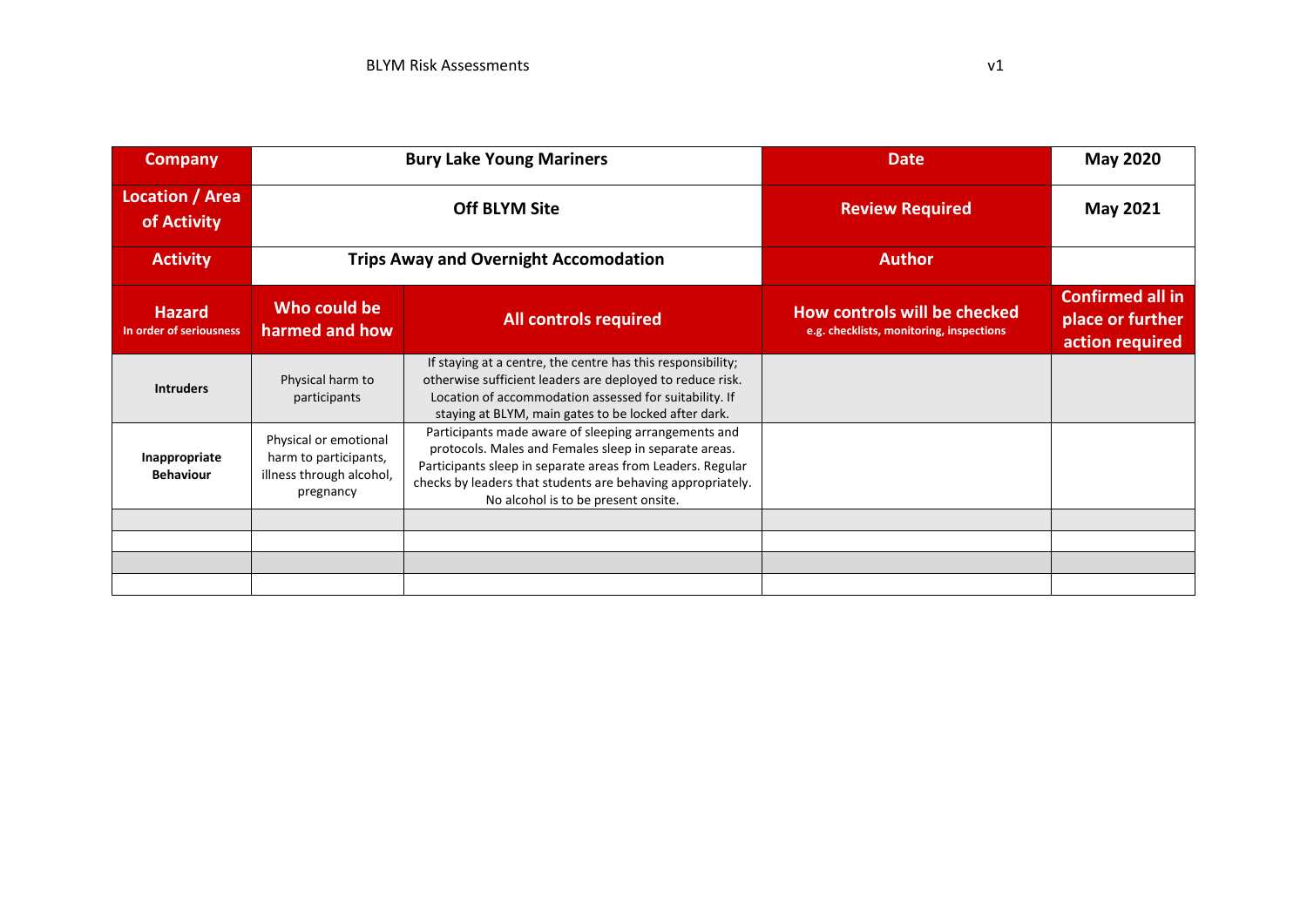| <b>Company</b>                           | <b>Bury Lake Young Mariners</b>                          |                                                                                                                                                                                                                                            | <b>Date</b>                                                              | <b>May 2020</b>                                                |
|------------------------------------------|----------------------------------------------------------|--------------------------------------------------------------------------------------------------------------------------------------------------------------------------------------------------------------------------------------------|--------------------------------------------------------------------------|----------------------------------------------------------------|
| <b>Location / Area</b><br>of Activity    |                                                          | <b>Workshop and BLYM Site</b>                                                                                                                                                                                                              | <b>Review Required</b>                                                   | <b>May 2021</b>                                                |
| <b>Activity</b>                          |                                                          | <b>Boat, Building and Site Maintenance</b>                                                                                                                                                                                                 | <b>Author</b>                                                            |                                                                |
| <b>Hazard</b><br>In order of seriousness | Who could be<br>harmed and how                           | <b>All controls required</b>                                                                                                                                                                                                               | How controls will be checked<br>e.g. checklists, monitoring, inspections | <b>Confirmed all in</b><br>place or further<br>action required |
| <b>Falling</b>                           | Cuts, bruising, fractures                                | Verbal and visual warnings as appropriate.<br>Persons instructed and/or supervised by an adult as<br>appropriate.<br>Workshop off-limits to unauthorised personnel. .                                                                      |                                                                          |                                                                |
| <b>Power Tools</b>                       | Electrocution,<br>laceration, burns                      | Verbal and visual warnings as appropriate.<br>Persons instructed and/or supervised by an adult as<br>appropriate.<br>Boatswain to ensure electrical equipment is in a safe<br>operating condition.<br>Workshop kept locked where possible. |                                                                          |                                                                |
| <b>Chemicals</b>                         | Chemical burns, illness<br>from contact or<br>inhalation | Verbal and visual warnings as appropriate.<br>Persons instructed and/or supervised by an adult as<br>appropriate.<br>Workshop kept locked where possible.<br>Hazardous materials stored in Fuel Store.                                     |                                                                          |                                                                |
| <b>Misuse of other</b><br>equipment      | Cuts, bruising,<br>fractures, burns                      | Verbal and visual warnings as appropriate.<br>Persons instructed and/or supervised by an adult as<br>appropriate.<br>Workshop kept locked where possible.                                                                                  |                                                                          |                                                                |
| <b>Air Compressor</b>                    | Explosions, injury,<br>death                             | Verbal and visual warnings as appropriate.<br>Persons instructed and/or supervised by an adult as<br>appropriate.<br>Workshop kept locked where possible.                                                                                  |                                                                          |                                                                |
|                                          |                                                          |                                                                                                                                                                                                                                            |                                                                          |                                                                |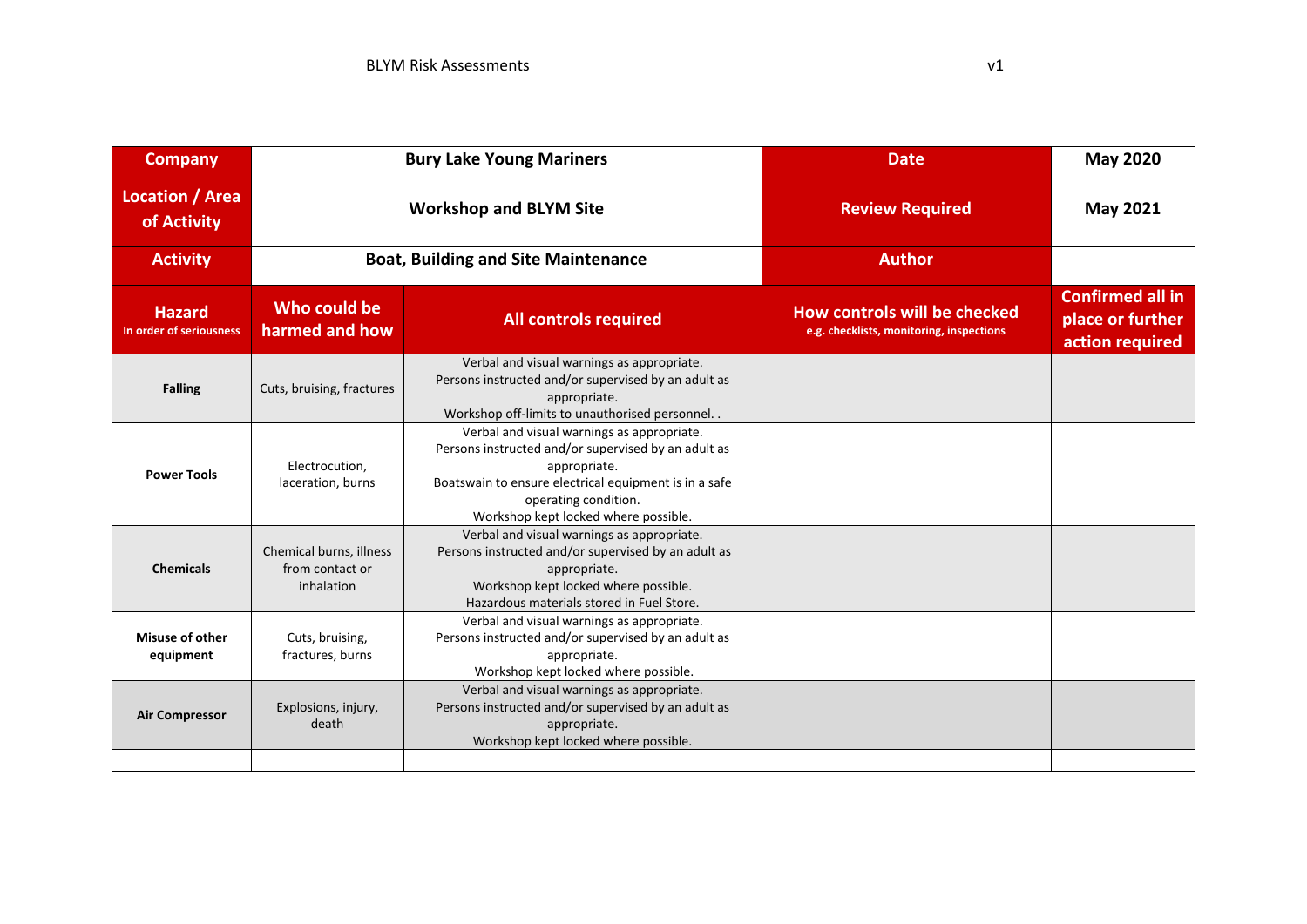| <b>Company</b>                                  |                                | <b>Bury Lake Young Mariners</b>                                                                                                                                                                                                                                                                                                                                                                   | <b>Date</b>                                                                                                                                                                                                                                                                                                                                                                                            | <b>May 2020</b>                                                |
|-------------------------------------------------|--------------------------------|---------------------------------------------------------------------------------------------------------------------------------------------------------------------------------------------------------------------------------------------------------------------------------------------------------------------------------------------------------------------------------------------------|--------------------------------------------------------------------------------------------------------------------------------------------------------------------------------------------------------------------------------------------------------------------------------------------------------------------------------------------------------------------------------------------------------|----------------------------------------------------------------|
| <b>Location / Area</b><br>of Activity           |                                | <b>All BLYM Site</b>                                                                                                                                                                                                                                                                                                                                                                              | <b>Review Required</b>                                                                                                                                                                                                                                                                                                                                                                                 | May 2021                                                       |
| <b>Activity</b>                                 |                                | All - Covid 19                                                                                                                                                                                                                                                                                                                                                                                    | <b>Author</b>                                                                                                                                                                                                                                                                                                                                                                                          |                                                                |
| <b>Hazard</b><br>In order of seriousness        | Who could be<br>harmed and how | <b>All controls required</b>                                                                                                                                                                                                                                                                                                                                                                      | How controls will be checked<br>e.g. checklists, monitoring, inspections                                                                                                                                                                                                                                                                                                                               | <b>Confirmed all in</b><br>place or further<br>action required |
| <b>Spread of Covid-19</b><br><b>Coronavirus</b> | All Personnel on site          | <b>Hand Washing</b><br>Hand washing facilities with soap and water in<br>$\bullet$<br>place.<br>Stringent hand washing encouraged.<br>$\bullet$<br>See hand washing guidance.<br>$\bullet$<br>Drying of hands with disposable paper towels.<br>Gel sanitisers in any area where washing facilities<br>not readily available (minimum 60% alcohol)                                                 | Members to be reminded on a regular basis to<br>wash their hands for 20 seconds with water<br>and soap and the importance of proper drying<br>with disposable towels. Also reminded to catch<br>coughs and sneezes in tissues - Follow Catch it,<br>Bin it, Kill it and to avoid touching face, eyes,<br>nose or mouth with unclean hands. Tissues will<br>be made available throughout the workplace. |                                                                |
|                                                 |                                | Cleaning<br>Frequently cleaning and disinfecting objects and<br>surfaces that are touched regularly particularly in<br>areas of high use such as door /gate handles, light<br>switches, toilets using appropriate cleaning<br>products and methods.<br>Boats and kit to be washed at the end of use by<br>the participant before placing away using<br>appropriate cleaning products and methods. | To help reduce the spread of coronavirus<br>(COVID-19) reminding everyone of the public<br>health advice -<br>Posters, leaflets and other materials are<br>available for display.                                                                                                                                                                                                                      | 19/06/2020                                                     |
|                                                 |                                | <b>Social Distancing</b><br>Social Distancing -Reducing the number of<br>persons in any work area to comply with the 2-                                                                                                                                                                                                                                                                           |                                                                                                                                                                                                                                                                                                                                                                                                        |                                                                |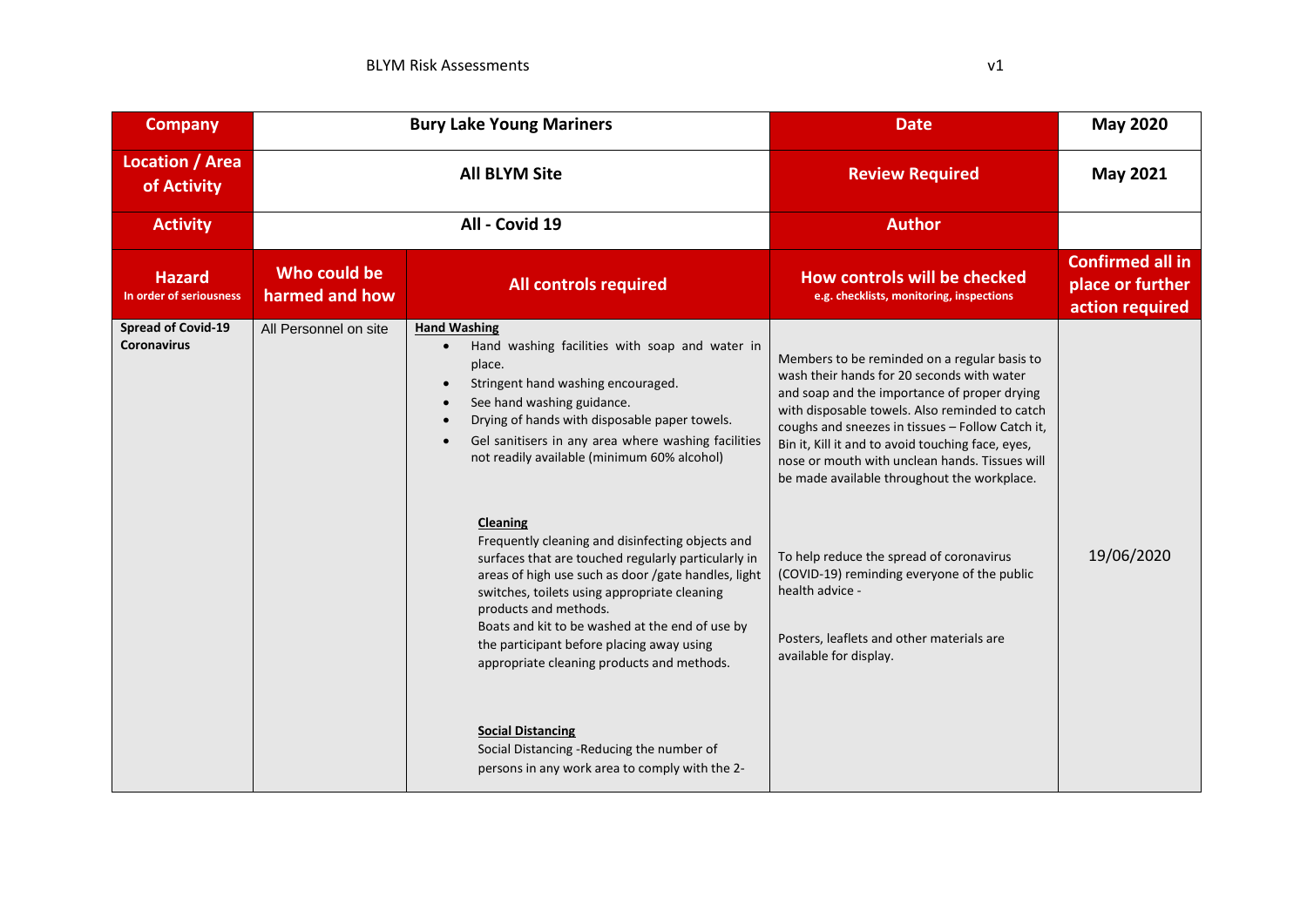|  | metre (6.5 foot) gap recommended by the Public                                                     | Wardens to ensure social distancing is      |  |
|--|----------------------------------------------------------------------------------------------------|---------------------------------------------|--|
|  | <b>Health Agency</b>                                                                               | maintained as much as reasonably practical. |  |
|  |                                                                                                    |                                             |  |
|  |                                                                                                    |                                             |  |
|  | Number of people on site to be reduced by pre                                                      |                                             |  |
|  | booking of sessions to limit numbers at anyone                                                     |                                             |  |
|  | time                                                                                               |                                             |  |
|  |                                                                                                    |                                             |  |
|  |                                                                                                    |                                             |  |
|  |                                                                                                    |                                             |  |
|  | When rigging all participants encouraged to                                                        |                                             |  |
|  | spread out as much as possible to maintain<br>distance                                             |                                             |  |
|  |                                                                                                    |                                             |  |
|  |                                                                                                    |                                             |  |
|  | Conference calls to be used instead of face to                                                     |                                             |  |
|  | face meetings.                                                                                     |                                             |  |
|  |                                                                                                    |                                             |  |
|  | Safety boat cover to be kept to a minimum and<br>ideally single crewed but a second crew should be |                                             |  |
|  | available if required                                                                              |                                             |  |
|  |                                                                                                    |                                             |  |
|  |                                                                                                    |                                             |  |
|  | Wearing of Gloves - rescue and first aid                                                           |                                             |  |
|  | Where Risk Assessment identifies wearing of                                                        | Safety crews to wear disposable gloves and  |  |
|  | gloves as a requirement of the job, an adequate                                                    | face masks - face shield to be available if |  |
|  | supply of these will be provided.                                                                  | patient is showing signs of Covid 19        |  |
|  |                                                                                                    |                                             |  |
|  |                                                                                                    |                                             |  |
|  |                                                                                                    |                                             |  |
|  |                                                                                                    | Members to be reminded that wearing of      |  |
|  |                                                                                                    | gloves is not a substitute for good hand    |  |
|  |                                                                                                    | washing.                                    |  |
|  |                                                                                                    |                                             |  |
|  |                                                                                                    |                                             |  |
|  |                                                                                                    |                                             |  |
|  |                                                                                                    |                                             |  |
|  |                                                                                                    |                                             |  |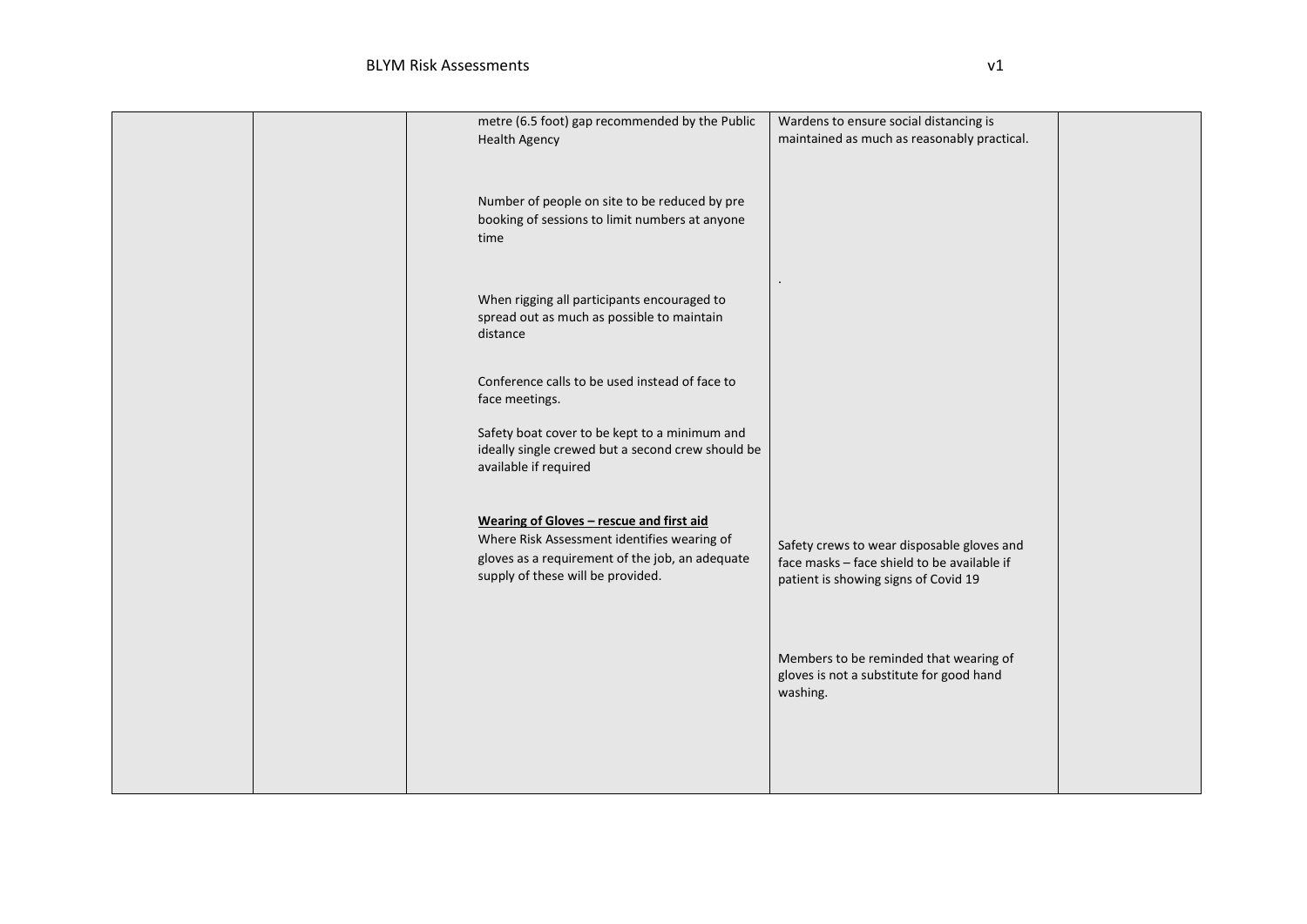|  | RPE - rescue and first aid<br>Public Health guidance on the use of PPE<br>(personal protective equipment) to protect<br>against COVID-19 relates to health care settings.<br>In all other settings individuals are asked to<br>observe social distancing measures and practice<br>good hand hygiene behaviours | Face pieces that cannot be adequately<br>disinfected (e.g. disposable half masks) should<br>not be used by more than one individual. |  |
|--|----------------------------------------------------------------------------------------------------------------------------------------------------------------------------------------------------------------------------------------------------------------------------------------------------------------|--------------------------------------------------------------------------------------------------------------------------------------|--|
|  | RPE required when close contact is required -<br>Rescues and First aid<br>Tight-fitting respirators (such as disposable FFP3<br>masks and reusable half masks) rely on having a<br>good seal with the wearer's face.<br>Wearers must be clean shaven.                                                          |                                                                                                                                      |  |
|  | <b>Symptoms of Covid-19</b><br>If anyone becomes unwell with a new continuous<br>cough or a high temperature on site they will be<br>sent home and advised to follow the stay at<br>home guidance.<br>BLYM representative will maintain regular<br>contact with member during this time.                       |                                                                                                                                      |  |